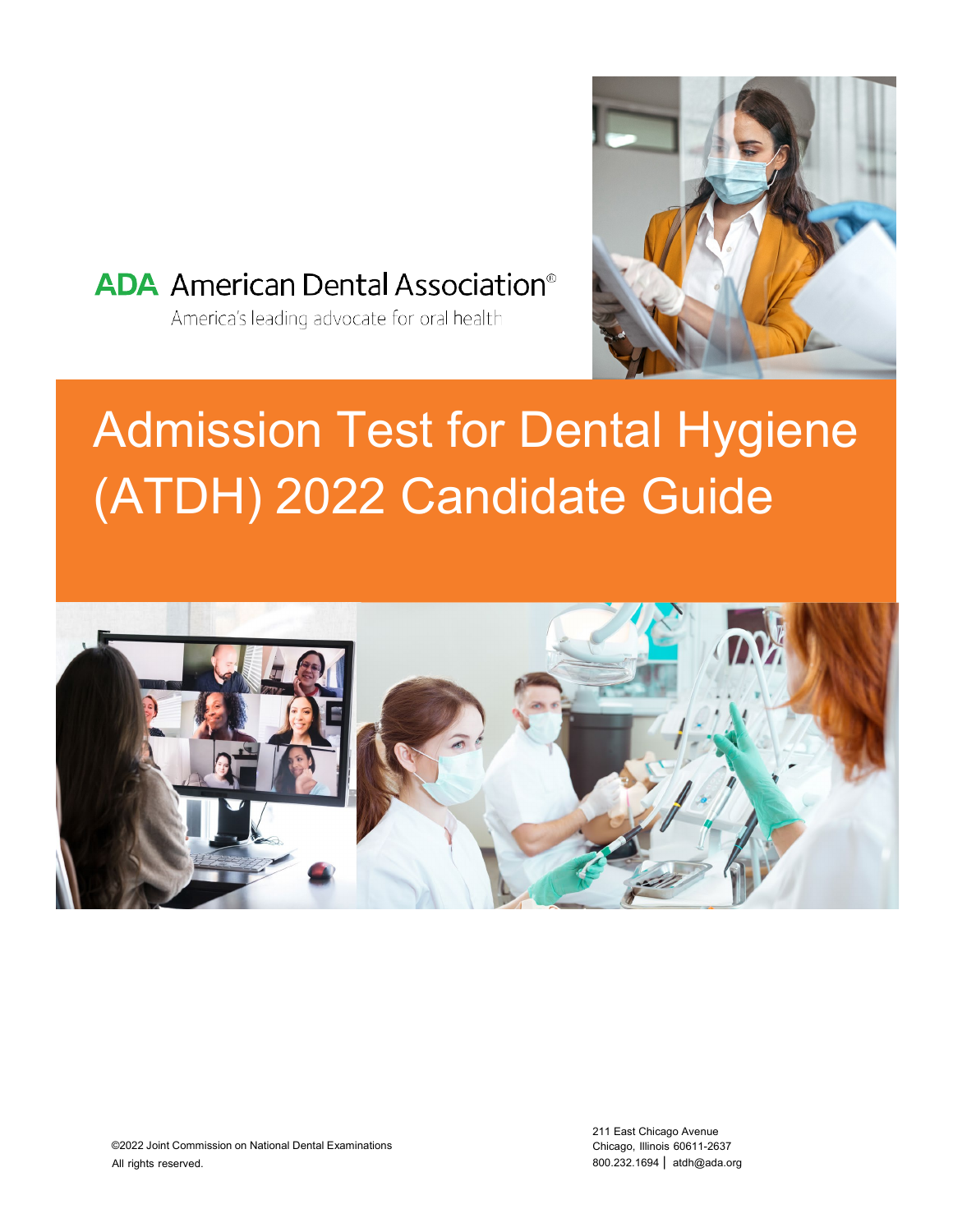**IMPORTANT NOTE: COVID-19 continues to have an impact on examination programs implemented by DTS. Candidates testing in 2022 should regularly monitor the DTS COVID-19 update document, posted on the Examination Program website, for its potential impact on the Examination Program.**

**You are required to read this document before you apply to take the examination.**

**At the time of application, you will be required to confirm that you have read this document, understood its contents, and agree to the policies and procedures contained herein.**

**Changes to the Admission Test for Dental Hygiene (ATDH) Program might occur after publication of this Guide and will be posted at<www.ada.org/atdh>. You will be subject to the policies and procedures currently in effect at the time of your test administration.**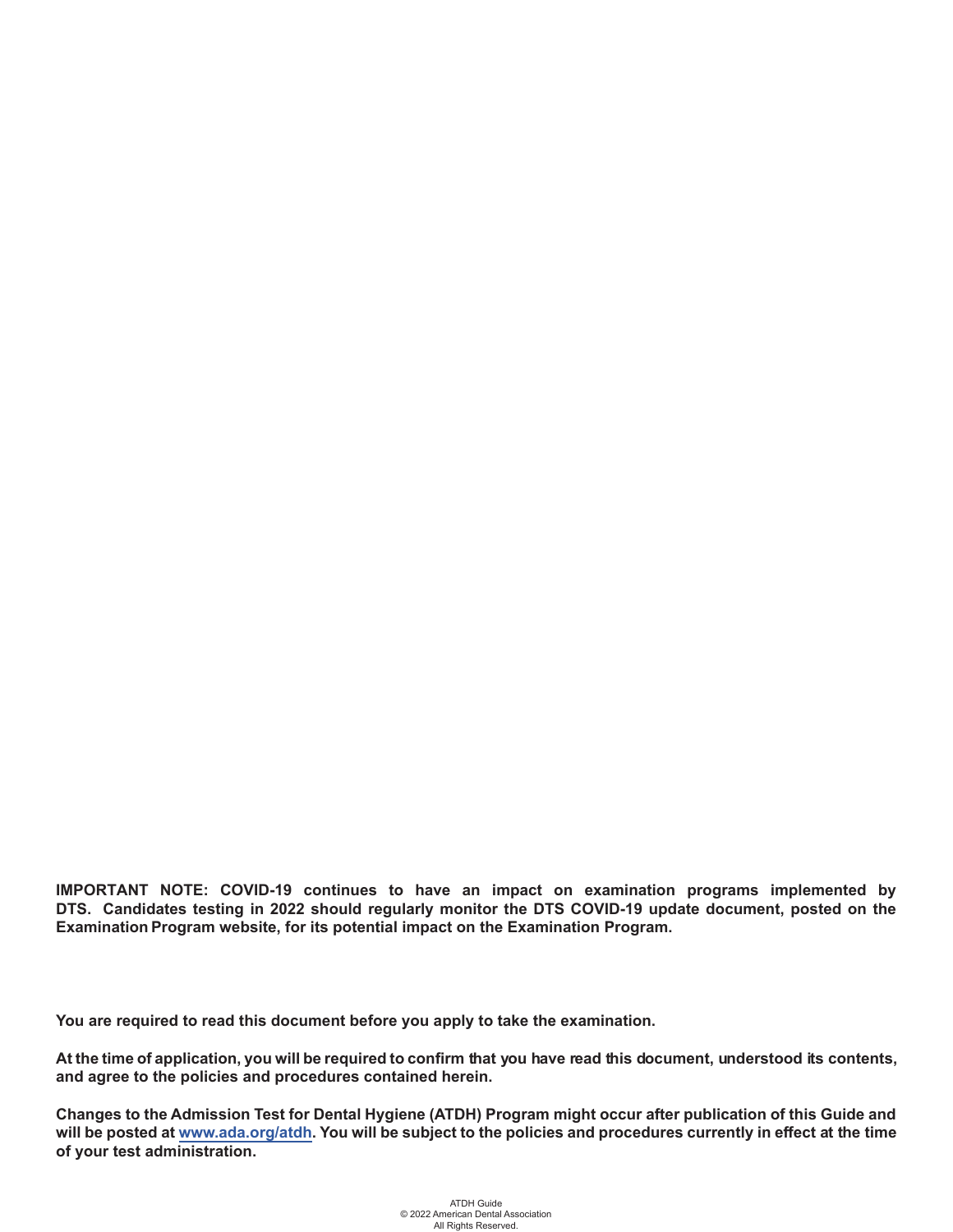### **TABLE OF CONTENTS**

| <b>OVERVIEW</b>                                      | $\overline{3}$ |
|------------------------------------------------------|----------------|
| <b>About this Guide</b>                              |                |
| Purpose of the Examination                           |                |
| <b>Examination Fairness</b>                          |                |
| <b>Ethical Conduct</b>                               |                |
| <b>EXAMINATION CONTENT AND PREPARATION MATERIALS</b> | 4              |
| <b>Examination Content and Specifications</b>        |                |
| Scope of the Examination                             |                |
| <b>Confidentiality of Examination Materials</b>      |                |
| <b>Examination Preparation</b>                       |                |
| <b>Practice Questions</b>                            |                |
| <b>SCORING AND RESULTS</b>                           | 9              |
| Scoring of Examination                               |                |
| <b>Results Reports</b>                               |                |
| <b>Results Audits</b>                                |                |
| <b>Eligibility Requirements</b>                      |                |
| FEES, APPLICATION AND TEST ADMINISTRATION            | 11             |
| <b>Examination Fees</b>                              |                |
| <b>Rescheduling Fees</b>                             |                |
| <b>Partial Fee Waiver</b>                            |                |
| <b>Administration Windows</b>                        |                |
| <b>Retesting Policy</b>                              |                |
| <b>Partial Testing</b>                               |                |
| Apply to Test                                        |                |
| <b>Administration Vendor Test Center Procedures</b>  |                |
| <b>Administration Schedule</b>                       |                |
| Reschedule or Cancel a Testing Appointment           |                |
| No-Show Policy                                       |                |
| Emergencies on the Day of a Testing Appointment      |                |
| Testing Problems on the Day of a Testing Appointment |                |
| <b>Testing Accommodations</b>                        |                |
| Unacceptable Forms of Documentation                  |                |
| <b>EXAMINATION REGULATIONS AND RULES OF CONDUCT</b>  | 17             |
| <b>Rules of Conduct</b>                              |                |
| <b>Privacy and Security</b>                          |                |
| <b>Examination Misconduct</b>                        |                |
| <b>Irregularities and Appeals</b>                    |                |
| <b>Arbitration Requirement</b>                       |                |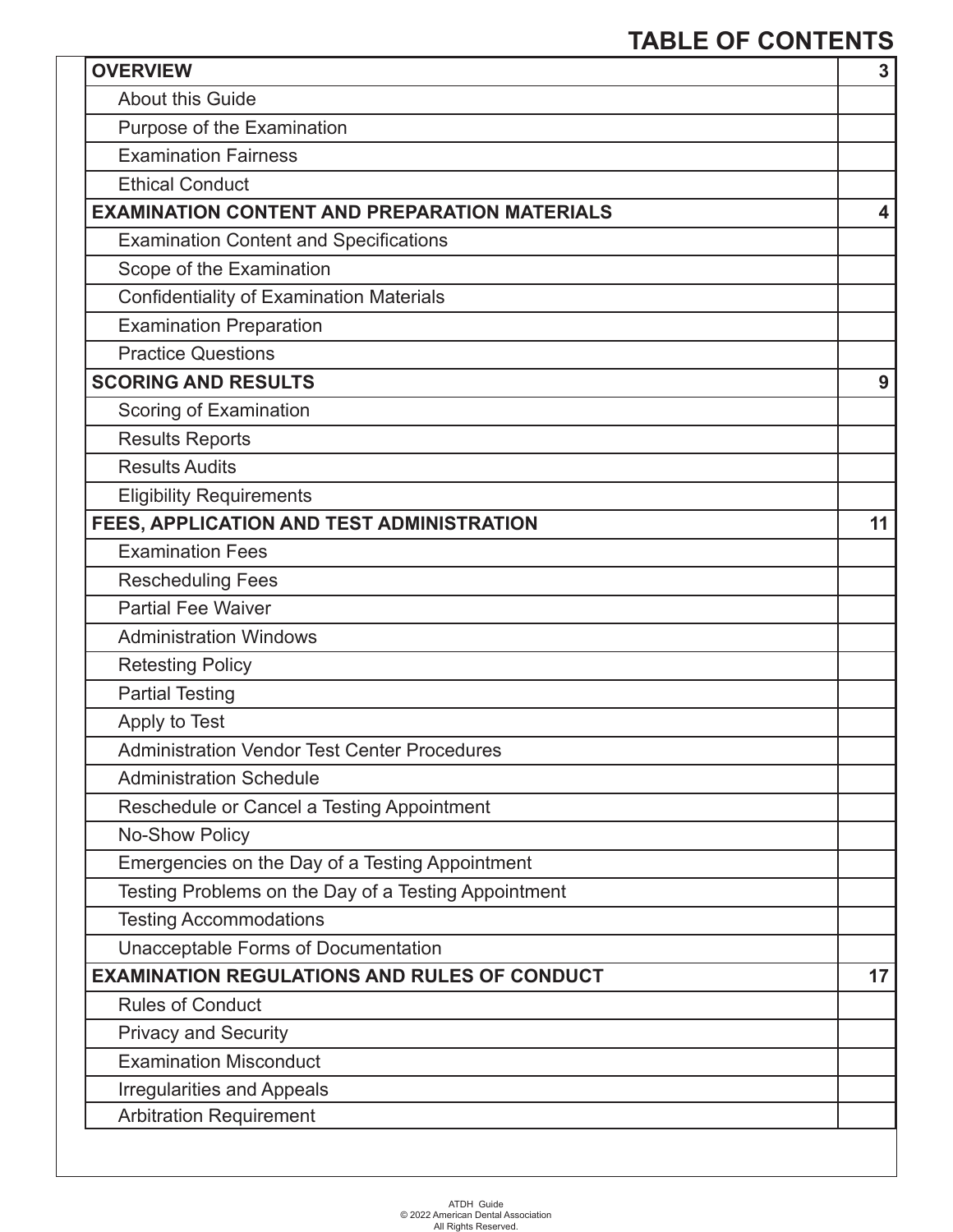#### **ABOUT THIS GUIDE**

This document is the official candidate guide to policies and procedures for the Admission Test for Dental Hygiene ("ATDH" or the "Examination"). It provides information such as application and testing procedures, examination content, the consequences of rules violations, and scoring. The current governing body of the ATDH is the Admission Test for Dental Hygiene Steering Committee (ATDH" or "Governing Body"). The ATDH is implemented by the Department of Testing Services ("DTS"), which is a shared service of the American Dental Association. Examinations are administered by Prometric ("Prometric" or "Administration Vendor"). Collectively, the Governing Body, DTS, and the set of activities, policies, and procedures occurring in support of this examination are referred to as the "ATDH Program" or simply the "Examination Program."

#### **PURPOSE OF THE EXAMINATION**

The ATDH is an admission test designed to provide dental hygiene education programs with a means to assess an applicant's readiness and potential for success in dental hygiene programs. The ATDH is used in conjunction with other admission tools that provide insight into candidate qualifications as they relate to core program requirements. Test results are just one factor considered in evaluating applicant potential. The relative importance of each factor in the admission process is determined by each dental hygiene education program.

#### **EXAMINATION FAIRNESS**

Fairness, diversity, and inclusion are values that are of critical importance to society and to health professions. The Governing Body and DTS have devoted and continue to devote substantial time and energy to these considerations, to comprehensively consider the relevant issues and implement examination programs that are fair, valid, and reliable, providing candidates with the opportunity to demonstrate their knowledge, skills, and abilities in support of accurate and valid skill measurement. Fairness efforts are rooted in professional standards as promulgated in the Standards for Educational and Psychological Testing<sup>1</sup>. This document published by the American Educational Research Association, American Psychological Association, and National Council on Measurement in Education—provides professional guidance on all aspects of testing, and specifically notes that fairness is fundamental to validity. Fairness considerations are embedded throughout this Examination Program, affecting every aspect of how this examination is constructed, administered, scored, and reported, appropriately recognizing the critical importance of fairness to society and reflecting the core values of those who work closely and care deeply about this program.

#### **ETHICAL CONDUCT**

Oral health care professionals play an important role in society by providing services that contribute to the health and well-being of individuals and their communities. In light of this responsibility, oral health care professionals must behave ethically at all times. This obligation begins at the time of application to school and continues through the educational process, the licensure process, and the entirety of professional practice.

Applicants are expected to abide by these ethical standards and to read, understand, and comply with the examination regulations and rules of conduct guiding this examination. The obligation to abide by these ethical standards includes a commitment to honesty, truthfulness, full disclosure, accuracy, fairness, and integrity in all matters pertaining to examinations you may complete now and in the future (examination applications, examination procedures, applications for licensure, etc.).

Behavior that results in misconduct or irregularity in the examination process is a very serious matter. Violation of the rules of conduct or examination regulations may result in civil liability, voiding of examination results, retest penalties, or other appropriate penalties.

The Examination Program Governing Body, state boards, and the profession expect strong ethical behavior from all candidates. The Governing Body annually publishes policies and procedures applicable to misconduct and irregularities in the application and examination process. This information is available in later sections of this document. The Governing Body expects all candidates to carefully read and understand this information and their obligations as candidates for this examination.

<sup>1</sup> American Educational Research Association, American Psychological Association, National

Council on Measurement in Education. (2014). Standards for Educational and Psychological Testing. Washington, DC: Author.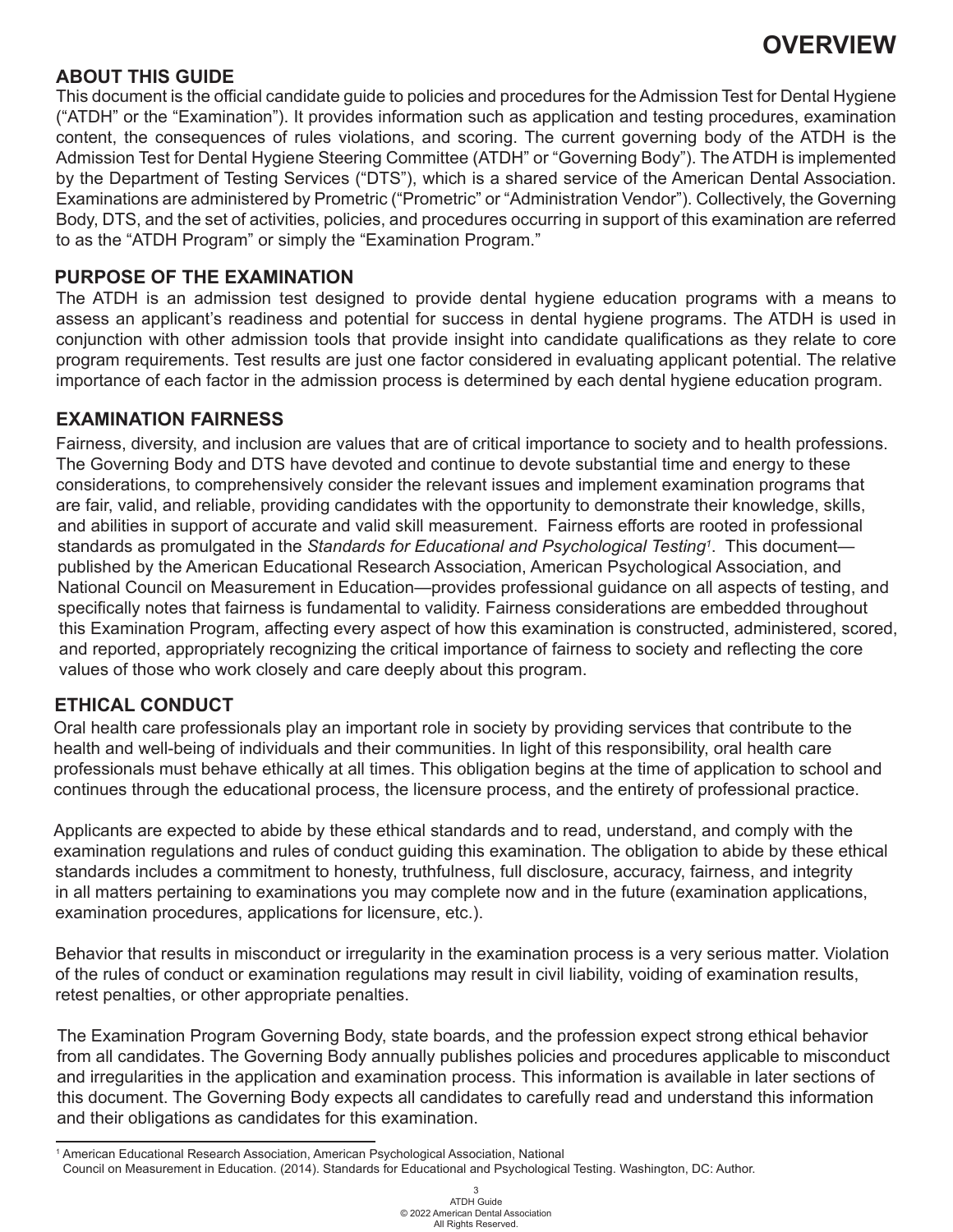### **EXAMINATION CONTENT AND SPECIFICATIONS**

The ATDH is composed of multiple-choice test questions (items) presented in the English language. The examination consists of six sections: Reading Comprehension, Language Usage, Quantitative Reasoning, Perceptual Ability, Biology, and General Chemistry. Both the U.S. customary system of measurement and the metric system (Imperial System, International System) are used. Additional information on test content is provided below.

#### **SCOPE OF THE EXAMINATION**

**Reading Comprehension (40 items)**. The reading comprehension section of the ATDH assesses the candidate's ability to read, understand, and analyze basic scientific information. The section consists of questions pertaining to reading passages on various scientific topics. Prior familiarity with the specific science topics covered in the passages is not a prerequisite to answering the questions. Reading passages are approximately 450–500 words in length, and there are typically eight items associated with each passage. Items are written in standard American English. Items are written to evaluate whether the candidate possesses reading comprehension skills at a high school graduate or first-year college student proficiency level.

| <b>Topic</b>                 | <b>Description</b>                                                                                                                                                                                                                                                                                                                                                              |
|------------------------------|---------------------------------------------------------------------------------------------------------------------------------------------------------------------------------------------------------------------------------------------------------------------------------------------------------------------------------------------------------------------------------|
| Main Ideas                   | Determine the main ideas and supporting details<br>presented in an informational text (e.g., identify the<br>main idea, identify details that support the main<br>idea, summarize the important points of the text).                                                                                                                                                            |
| Inferences and Conclusions   | Make inferences and draw conclusions about ideas<br>presented in an informational text (e.g., make<br>inferences about the author's point of view and<br>purpose, determine whether a given statement is or<br>is not supported by the text, use evidence from the<br>text to support inferences and conclusions).                                                              |
| Relationships Among Ideas    | Analyze relationships among ideas presented in<br>informational text and how that text is organized<br>(e.g., how connections are made between ideas,<br>including compare/contrast structure, use of<br>categories, and use of analogies; how one part<br>of the text fits in with the whole; the structure of<br>a particular paragraph; the purpose of transition<br>words). |
| Meaning of Words and Phrases | Determine the meaning of words and phrases<br>used in the context of informational text, including<br>figurative, connotative, and technical meanings.                                                                                                                                                                                                                          |

**Language Usage (40 items).** The language usage section of the ATDH assesses the candidate's ability to utilize English words, rules, structure, grammar, syntax, style, tone, spelling, and punctuation to facilitate effective written communication. Language usage items are written in standard American English. Items are written to evaluate whether the candidate possesses language skills at a high school graduate or first-year college student proficiency level.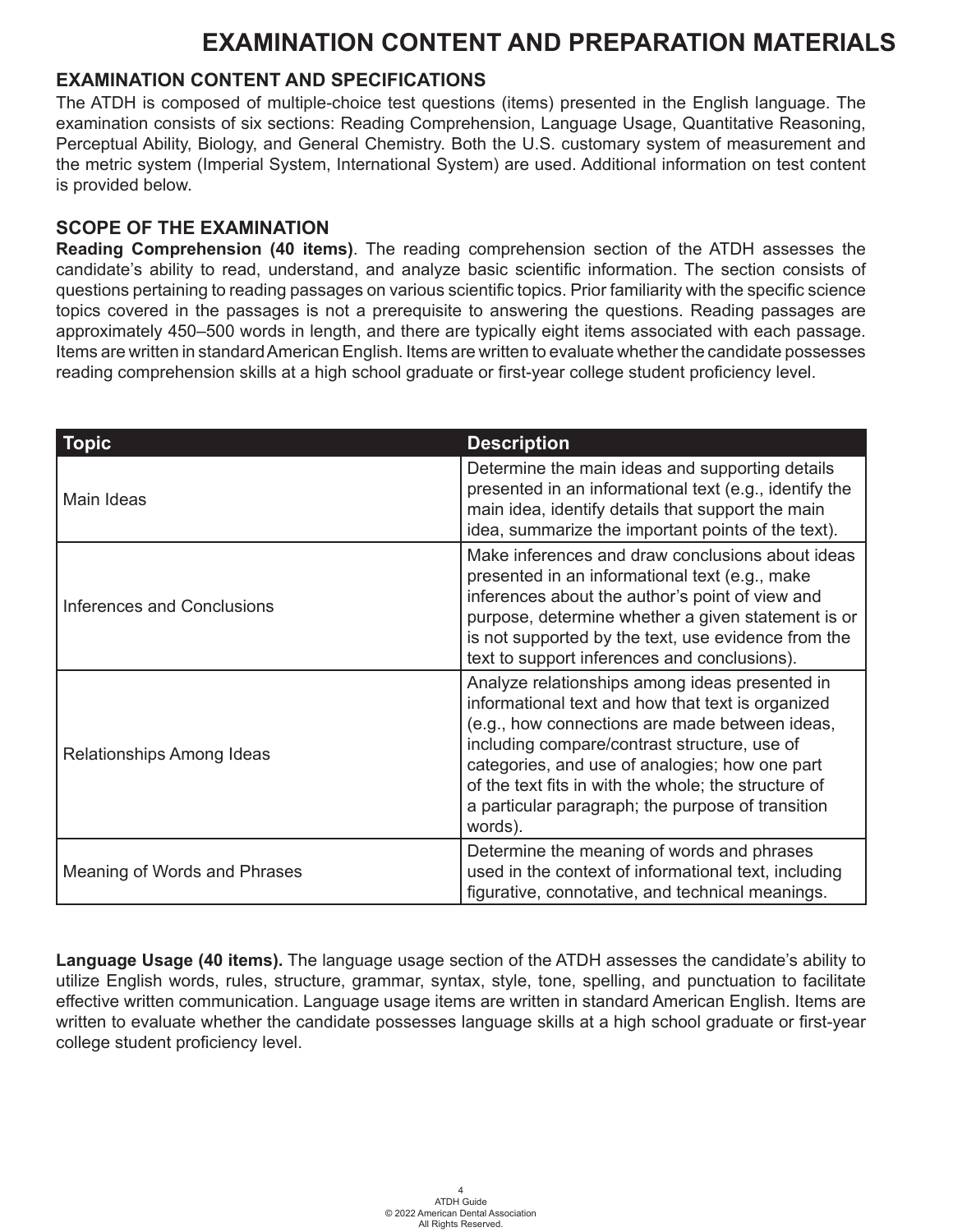#### **Language Usage (continued)**

| <b>Topic</b>                              | <b>Description</b>                                                                                                                                                                                                                              |
|-------------------------------------------|-------------------------------------------------------------------------------------------------------------------------------------------------------------------------------------------------------------------------------------------------|
| Spelling, Punctuation, and Capitalization | Identify and correct errors in spelling, punctuation,<br>and capitalization.                                                                                                                                                                    |
| Word Usage                                | Identify and correct errors in word usage.                                                                                                                                                                                                      |
| Grammar                                   | Identify and correct errors in grammar (e.g.,<br>subject-verb agreement, pronoun-antecedent<br>agreement, verb tense).                                                                                                                          |
| Syntax                                    | Identify and correct errors in syntax (e.g.,<br>eliminating fragments and run-on sentences,<br>eliminating dangling and misplaced modifiers,<br>ensuring parallel structure).                                                                   |
| Organization of Ideas                     | Organize written ideas to facilitate effective<br>communication (e.g., combining sentences<br>effectively, using effective transition words and<br>phrases, clarifying the relationship between ideas,<br>revising awkward sentence structure). |
| Style and Tone                            | Maintain a formal style and objective tone in written<br>communication. Identify and replace non-standard<br>English words and phrases.                                                                                                         |

**Quantitative Reasoning (40 items).** Quantitative reasoning items require candidates to solve problems by applying critical thinking skills, along with knowledge of core principles in quantitative disciplines such as algebra, probability, and statistics. Items are targeted at the level of the college-ready high school graduate who has successfully completed courses in algebra I and algebra II.

| <b>Topic</b>                               | <b>Description</b>                                                                                                                                             |
|--------------------------------------------|----------------------------------------------------------------------------------------------------------------------------------------------------------------|
| Algebra                                    | Solve algebraic problems involving equations and<br>expressions, inequalities, exponential notation,<br>absolute values, ratios and proportions.               |
| <b>Probability and Statistics</b>          | Apply probabilistic reasoning skills; calculate and<br>interpret probabilities; calculate and interpret basic<br>statistics such as means, medians, or ranges. |
| Interpretation of Quantitative Information | Understand and interpret quantitative data<br>presented in graphs or tables.                                                                                   |
| <b>Word Problems</b>                       | Solve word problems by applying principles from<br>algebra, probability, and statistics.                                                                       |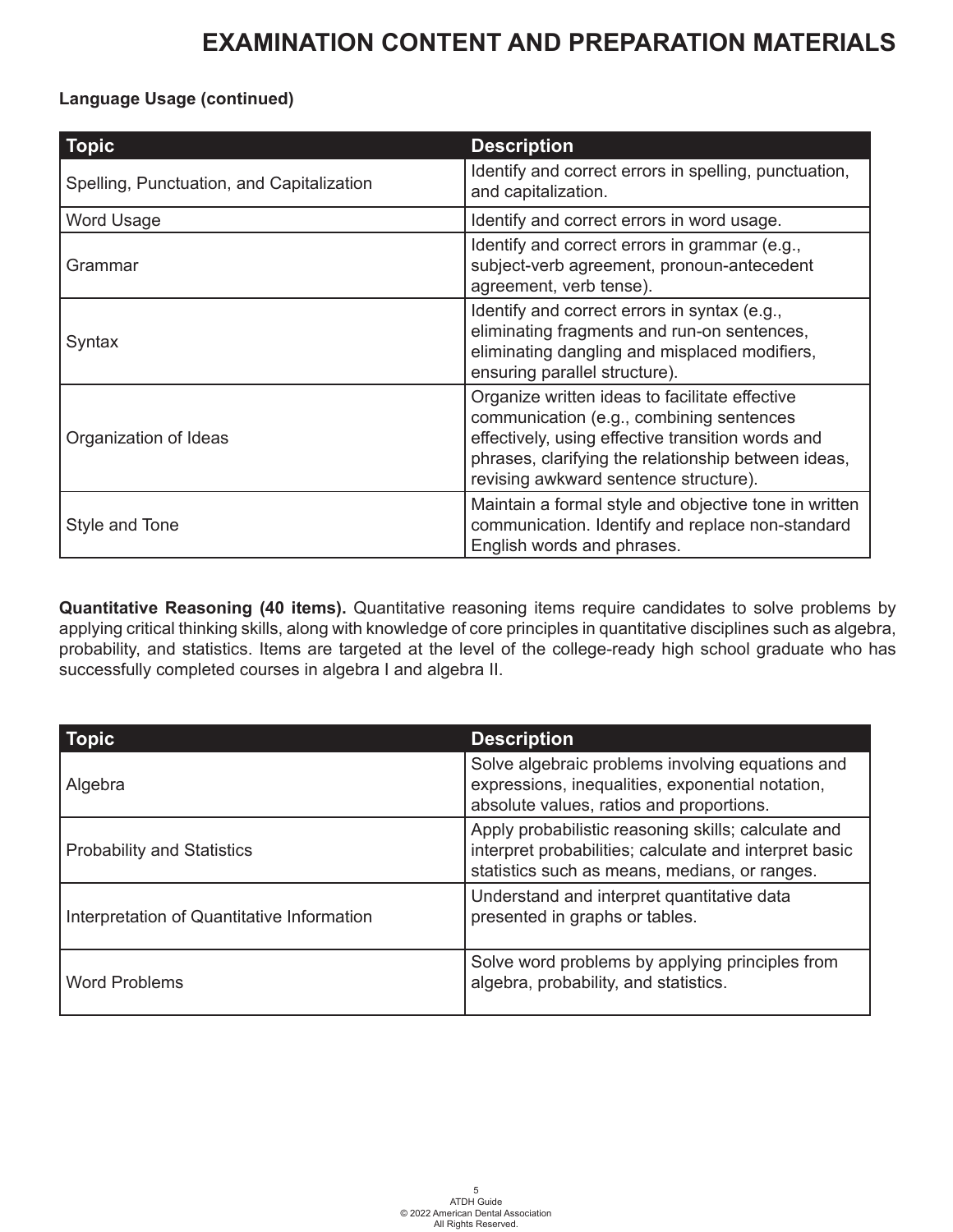**Perceptual Ability (60 items).** The perceptual ability section of the ATDH assesses the candidate's ability to accurately perceive object dimensions and mentally manipulate objects in space. This includes, for example, the ability to differentiate among angles, or imagine how three-dimensional objects appear when viewed from different angles.

| <b>Topic</b>                                                                                   | <b>Description</b>                                                                                  |  |
|------------------------------------------------------------------------------------------------|-----------------------------------------------------------------------------------------------------|--|
| Apertures                                                                                      | Evaluate a three-dimensional object and determine<br>if it can pass through an opening.             |  |
| Imagine how an object appears when viewed from<br><b>View Recognition</b><br>different angles. |                                                                                                     |  |
| Angle Discrimination                                                                           | Rank a series of angles from smallest to largest.                                                   |  |
| Paper Folding                                                                                  | Mentally unfold a piece of paper that has been<br>folded one or more times and then hole-punched.   |  |
| <b>Cube Counting</b>                                                                           | Evaluate a stack of cubes and determine how much<br>of each cube is exposed.                        |  |
| <b>Spatial Relations</b>                                                                       | Identify the three-dimensional shape that a flat<br>pattern produces when folded in a specific way. |  |

**Biology (30 items).** The biology section of the ATDH assesses the candidate's ability to understand, apply, and integrate introductory concepts in biology that are relevant to the health sciences. Items are targeted at the level of the college-ready high school graduate who has successfully completed a high school course in biology.

| <b>Topic</b>                                                   | <b>Description</b>                                                                                                         |
|----------------------------------------------------------------|----------------------------------------------------------------------------------------------------------------------------|
| Cell and Molecular Biology                                     | Cell metabolism; Cellular processes; Organelle<br>structure and function; Mitosis/meiosis; Cell<br>structure; Biomolecules |
| Diversity of Life: Biological Organization and<br>Relationship | Plantae; Animalia; Protista; Fungi; Eubacteria<br>(Bacteria); Viruses                                                      |
| <b>Structure and Function</b>                                  | Homeostasis; Communication; Nutrient processing;<br>Water balance; Gas exchange; Movement                                  |
| Genetics                                                       | Molecular genetics; Human genetics; Mendelian<br>genetics; Gene expression                                                 |
| <b>Evolution and Ecology</b>                                   | Natural selection; Ecology                                                                                                 |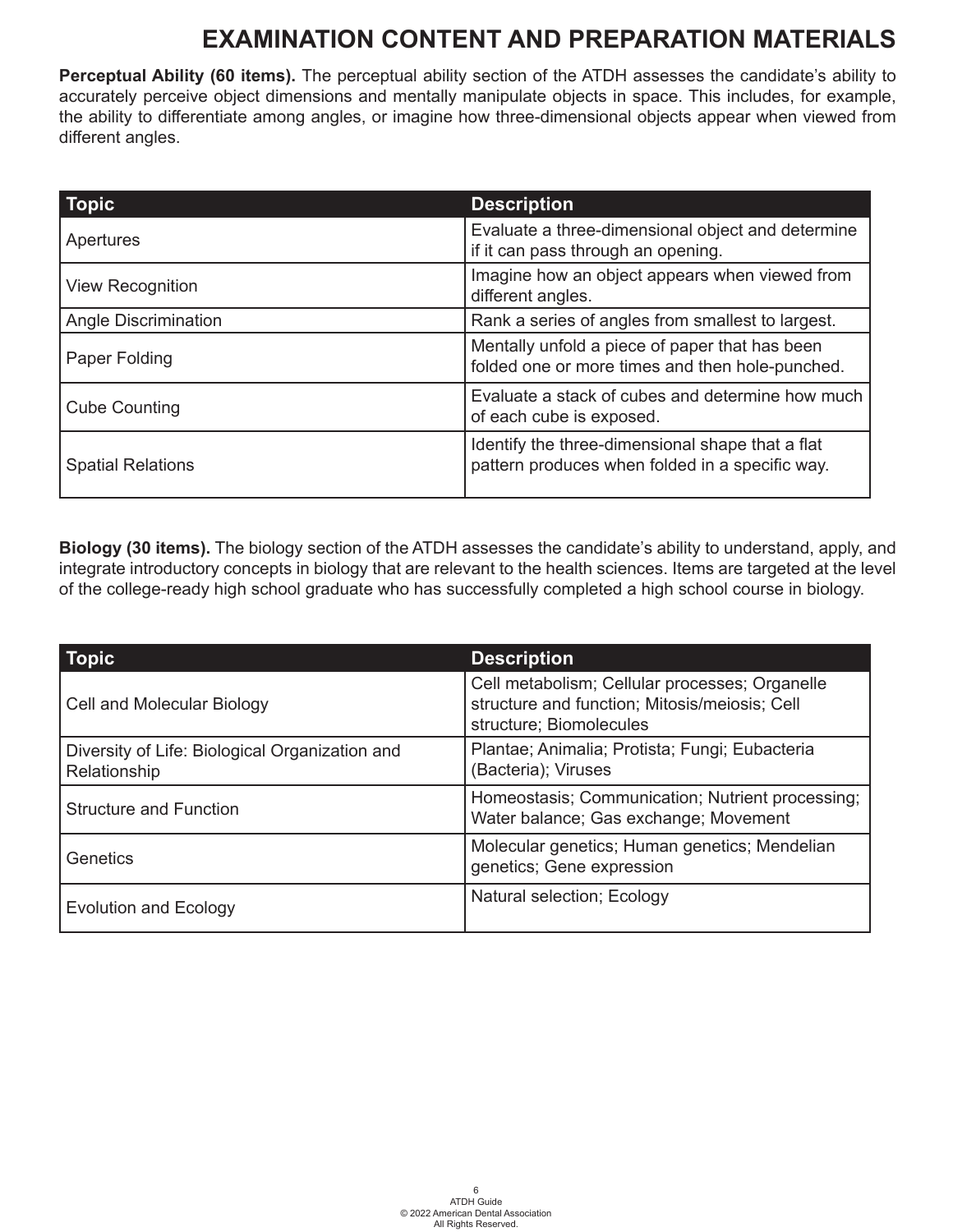**General Chemistry (30 items).** The general chemistry section of the ATDH assesses the candidate's ability to understand, apply, and integrate introductory concepts in general chemistry that are relevant to the health sciences. Items are targeted at the level of the college-ready high school graduate who has successfully completed a high school course in chemistry. An exhibit button that displays a pop-up image of the periodic table of elements is available during the General Chemistry section of this examination.

| <b>Topic</b>                              | <b>Description</b>                                                                                                                                                                                                              |
|-------------------------------------------|---------------------------------------------------------------------------------------------------------------------------------------------------------------------------------------------------------------------------------|
| <b>Stoichiometry and General Concepts</b> | Percent composition; Balancing equations;<br>Moles, molar mass, molecular formula; Density;<br>calculations from balanced equations; Chemical<br>nomenclature; Oxidation-reduction reactions;<br>Periodic properties and trends |
| Gases                                     | Kinetic molecular theory of gases; Dalton's gas law;<br>Boyle's gas law; Charles's gas law; Ideal gas law                                                                                                                       |
| <b>Liquids and Solids</b>                 | Intermolecular forces; Phase changes; Vapor<br>pressure; Polarity; Properties                                                                                                                                                   |
| Solutions                                 | Polarity (intermolecular forces); Colligative<br>properties; Concentration calculations                                                                                                                                         |
| <b>Acids and Bases</b>                    | pH; Strength; Brønsted-Lowry reactions;<br>Calculations                                                                                                                                                                         |
| Kinetics, Thermodynamics, Equilibria      | Le Chatelier's principle; Laws of thermodynamics;<br>Enthalpies and entropies; Heat transfer; Activation<br>energy; Half-life                                                                                                   |
| <b>Atomic and Molecular Structure</b>     | Electron configuration; Lewis-Dot diagrams;<br>Molecular geometry; Bond types; Sub-atomic<br>particles                                                                                                                          |
| <b>Nuclear Reactions</b>                  | Balancing equations; Decay processes; Particles;<br>Terminology                                                                                                                                                                 |
| Laboratory                                | Basic techniques; Equipment; Error analysis;<br>Safety; Data analysis                                                                                                                                                           |

Below is an image of the digital calculator that is made available to candidates for the Quantitative Reasoning and General Chemistry sections of this examination:

| View           | Edit<br>Help   |              |         |            |
|----------------|----------------|--------------|---------|------------|
|                |                |              |         | 0          |
| MC             | <b>MR</b>      | <b>MS</b>    | $M+$    | $M -$      |
|                | CE             | $\mathsf{C}$ | ±       | $\sqrt{ }$ |
|                | 8              | 9            |         | %          |
| $\overline{4}$ | 5              | 6            | $\star$ | 1/x        |
| $\mathbf{1}$   | $\overline{2}$ | 3            |         |            |
|                | $\overline{0}$ |              |         |            |

Changes to the test specifications for the ATDH may occur subsequent to publication of this Guide. If changes occur, they will be posted on [www.ada.org/atdh.](www.ada.org/atdh)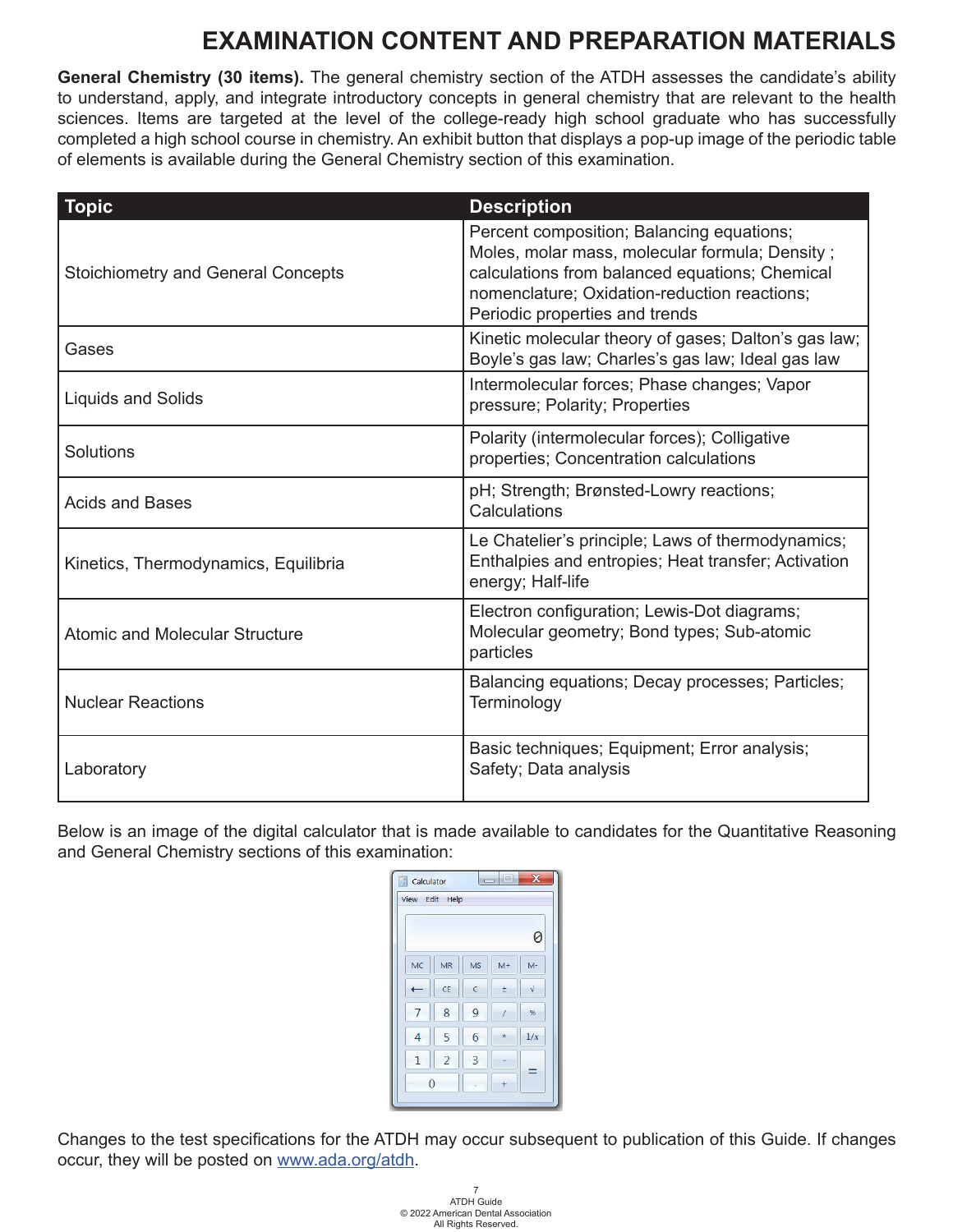#### **CONFIDENTIALITY OF EXAMINATION MATERIALS**

Examination items represent confidential, copyrighted intellectual property. Obtaining, using, or distributing examination questions—also referred to as examination items—is strictly prohibited, regardless of the method employed (memorization, recording, copying, or other means). This prohibition includes the discussion, distribution, or online posting of remembered examination questions or answers, in whole or in part.

The use or sharing of examination questions violates the examination regulations and rules of conduct of this testing program. Such activities could provide an unfair advantage to individuals, or groups of individuals, and threaten the validity and credibility of the examination. Since all examinations are copyrighted property, these prohibited activities also violate federal copyright laws.

**The Department of Testing Services investigates all reports and allegations of candidates' alleged generation, misuse, or sharing of confidential examination materials, and will pursue formal action against anyone who violates examination regulations or federal copyright law. Violations could result in the voiding of examination results, legal action, or other appropriate penalties.** 

#### **EXAMINATION PREPARATION**

The ATDH Program recommends candidates use textbooks and lecture notes as primary sources for study.

The ATDH Program does not endorse any specific test preparation courses and has no data on the content or efficacy of test preparation courses designed to prepare candidates for the ATDH. The ATDH Program urges individuals considering participating in test preparation courses to carefully compare course materials against the test specifications for the ATDH, to confirm those materials are likely to reflect the current content of the ATDH.

#### **PRACTICE QUESTIONS**

Candidates interested in preparing for the ATDH may download the ATDH practice questions that are available at <www.ada.org/atdh>. The intent of the practice questions is to help candidates understand the types of questions that will be asked on the ATDH. It should be noted that practice questions are not subjected to the same intense scrutiny—and do not undergo the same level of review—as questions appearing on the actual examination. Candidates are cautioned not to limit preparation for the examination to the review of practice questions.

#### **Tutorial**

At the beginning of the test administration session, candidates will be given an opportunity to take a brief tutorial before attempting official test questions. The tutorial is designed to familiarize candidates with how to use the test administration computer to navigate the examination.

#### **Test Drive**

Candidates can additionally become familiar with the ATDH administration experience through Prometric's Test Drive on Prometric.com. This 30-minute overview includes the following experiences candidates will encounter at the test center on their official day of testing:

- The scheduling and registration process
- The complete check-in process
- Introduction to test center staff and surroundings
- A 15-minute sample test (a generic test, not ATDH specific) demonstrating the testing process

Visit Prometric's Test Drive at<www.prometric.com/test-drive> for further details and pricing.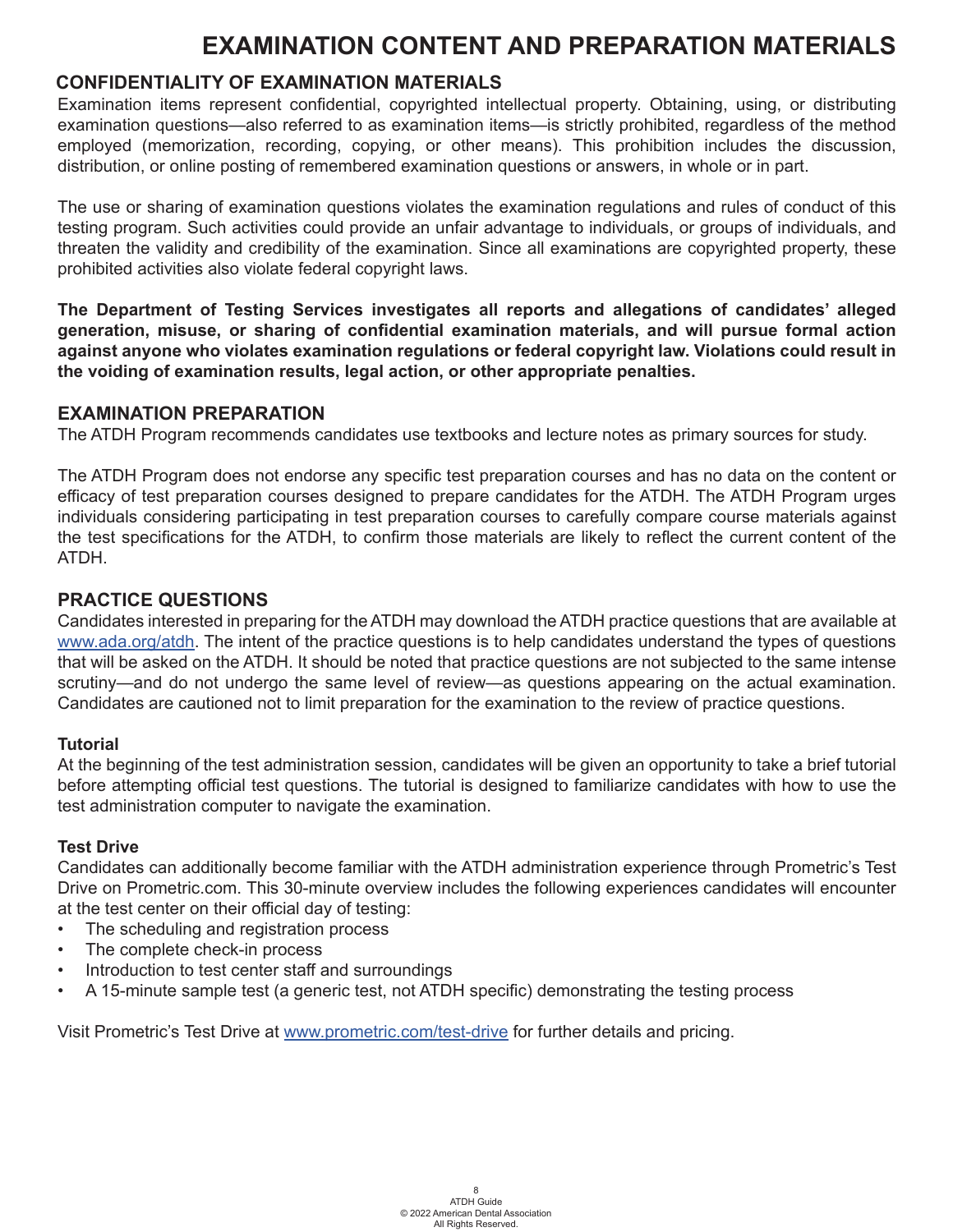### **SCORING AND RESULTS**

#### **SCORING OF EXAMINATION**

ATDH results are reported as scale scores. These scale scores are neither raw scores (i.e., the number of questions answered correctly) nor percentiles. The conversion of raw scores to scale scores is accomplished using psychometric equating procedures. Using scale scores, it is possible to meaningfully compare the performance of candidates who have completed the ATDH. ATDH scores range from 200 to 500.

Candidates are not penalized for guessing. Each examination includes questions that enable the ATDH Program to place scores from different forms of the test on a common measurement scale, thereby adjusting for minor differences in the difficulty of the forms. Because of this adjustment, candidate scores have the same meaning, regardless of which specific test form was administered.

Some questions on the test are experimental and are not scored. Data collected on unscored questions may be used in later test construction procedures, to ensure that these questions are appropriate before they become scored questions. Unscored questions are presented in the same manner as scored questions.

#### **RESULTS REPORTS**

At the time of application, candidates are asked to select schools and/or programs to receive official results. In so doing, candidates grant DTS permission to release official results to these schools and/or programs. Results will be released only upon authorization, or by decision of the Examination Program in accordance with Examination Program policies (e.g., in the case of irregularities or falsification of information). Official results are reported electronically approximately five weeks after the close of each administration window, and will be posted to the candidate's My Account page (ADA.org/ATDH). If a candidate has tested more than once, a history of all testing attempts is reported.

Beginning with the 2023 ADEA DHCAS application cycle, if a candidate requests that scores be sent to a dental hygiene program, the testing program will also report official scores to the ADEA Dental Hygiene Centralized Application Service (ADEA DHCAS). This will occur at the same time results are released to the candidate's designated schools and/or programs. At least one dental hygiene program must be selected on the application to have scores sent to ADEA DHCAS.

**The examination application includes a list of potential results recipients. Reporting to schools and/or programs selected at the time of application is included in the examination fee, regardless of the number selected.**

**The candidate's list of designated recipients as provided at the time of application cannot be edited or cancelled after it has been submitted. If no schools are selected on the candidate's examination application, then permission has NOT been granted to release official scores. If the candidate wishes to add a results recipient after the time of application, they must do so by submitting a separate score report request.** 

**Requests for additional score reports must be submitted using the score report request form available at [www.ada.org/atdh.](www.ada.org/atdh) Additional fees apply when sending reports to schools or other recipients not selected at the time of application (see the Examination Fees section of this Guide).**

**Fees associated with additional service requests are nonrefundable and nontransferable. DTS suggests candidates send official scores to every dental hygiene school and/or program at the time of application.**

#### **RESULTS AUDITS**

As a routine part of quality assurance procedures, candidate examination responses and results are audited for accuracy before results are distributed. Candidates can request to have examination results audited or rechecked for accuracy. To request a results audit, login to your account and follow the audit request instructions. There is an additional charge to audit your results (see the Examination Fees section of this Guide). Audits require approximately four to six weeks to complete, and must be requested within 30 days of the reporting date indicated on the official report of results.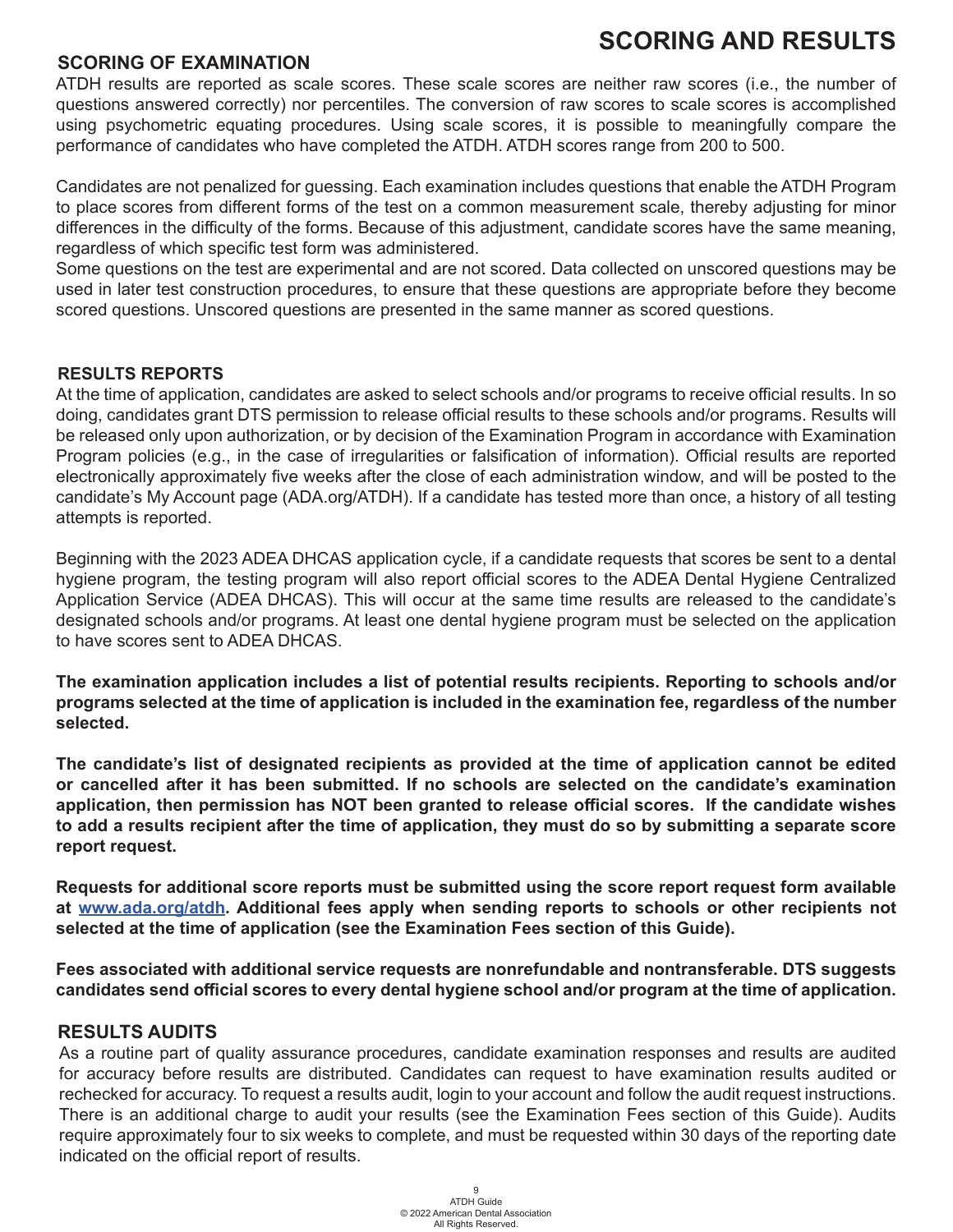#### **ELIGIBILITY REQUIREMENTS**

The ATDH is intended for candidates who are pursuing a career in dental hygiene and are currently seeking admission into a dental hygiene education program.

There is considerable variability among dental hygiene programs, concerning the level of knowledge and skills that are required at entry in order to be successful within the program. The ATDH Program has incorporated this program variability into its design. Candidates should contact programs of interest to understand program prerequisites (e.g., academic courses) and any program specific requirements that would help candidates in submitting a successful application.

Dental hygiene applicants are encouraged to take the ATDH well in advance of the dental hygiene program admission cycle.

**The ATDH Program does not discriminate on the basis of race, ethnicity, religion, gender, age, disability, sexual orientation, or marital status.**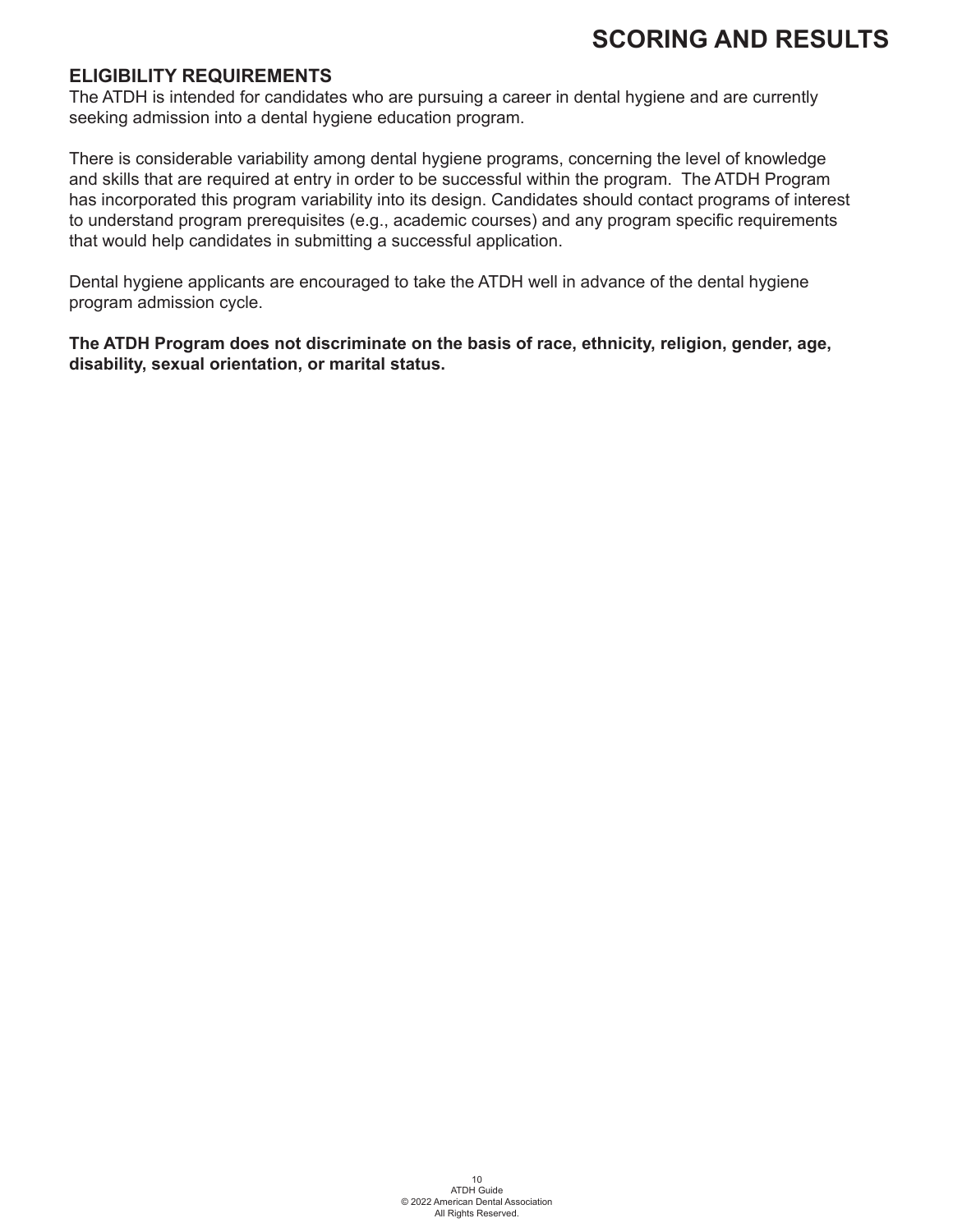## **FEES, APPLICATION AND TEST ADMINISTRATION EXAMINATION FEES**

**Fees are non-refundable and non-transferable.** All fees are in US dollars. The following indicates testing fees for the 2022 ATDH:

| <b>FEE TYPE</b>        | <b>DESCRIPTION</b>                                                                                                                                                           | <b>FEE AMOUNT</b> |
|------------------------|------------------------------------------------------------------------------------------------------------------------------------------------------------------------------|-------------------|
| ATDH Fee               | This fee includes administration and official score reporting<br>to all dental hygiene schools and programs selected at the<br>time of application.                          | \$140             |
| Score Report Fee       | This fee covers score report requests made after the time<br>of application. There is no additional charge for score report<br>requests received at the time of application. | \$50              |
| <b>Score Audit Fee</b> | For a period of 30 days after a testing appointment, as<br>an optional service the ATDH Program is willing to audit a<br>candidate's ATDH results to confirm their accuracy. | \$65              |

#### **RESCHEDULING FEES**

The fee to reschedule a testing appointment is determined by the amount of notice provided. Rescheduling fees are as follows:

| # OF DAYS PRIOR TO TESTING APPOINTMENT                                                                                            | <b>RESCHEDULE FEE</b>                                                                    |
|-----------------------------------------------------------------------------------------------------------------------------------|------------------------------------------------------------------------------------------|
| 1 to 4 business days* prior to the testing appointment,<br>and at least 24 hours before the appointment is<br>scheduled to begin. | \$125                                                                                    |
| 5 to 29 business days prior to the testing appointment.                                                                           | Reschedule made on or before 6/30/22: \$60<br>Reschedule made on or after 7/1/22: \$70** |
| 30 or more business days prior to the testing<br>appointment.                                                                     | Reschedule made on or before 6/30/22: \$25<br>Reschedule made on or after 7/1/22: \$40** |

*\*Saturdays and Sundays are NOT business days*

*\*\*On July 1, 2022, these rescheduling fees will increase*

#### **PARTIAL FEE WAIVER**

A limited number of partial fee waivers are available per calendar year (January-December) for ATDH candidates experiencing severe financial hardship. The waiver covers 50% of the ATDH fee, which includes the fee for the test and any official score reports requested at the time of application. The waiver does not apply to any charges associated with rescheduling or score reporting after the time of initial application.

**Fee waivers are granted on a first-come, first-served basis at the beginning of each calendar year to eligible candidates who have submitted the required documents. Fee waivers will be granted beginning on January 1. Candidates who have previously received a fee waiver or who have already taken the ATDH are not eligible.**

Candidates can obtain fee waiver forms from www.ada.org/atdh. The ATDH Program will review all fee waiver requests and make final decisions regarding fee waivers. Candidates must register for a DENTPIN® prior to submitting a fee waiver request.

Candidates could qualify for a partial fee waiver if the following requirements are met:

- Demonstrated financial hardship
- First time taking the ATDH
- U.S. citizen or resident alien
- Received financial aid at his/her educational institution

#### Required Documents:

Fee waiver financial information form (www.ada.org/atdh)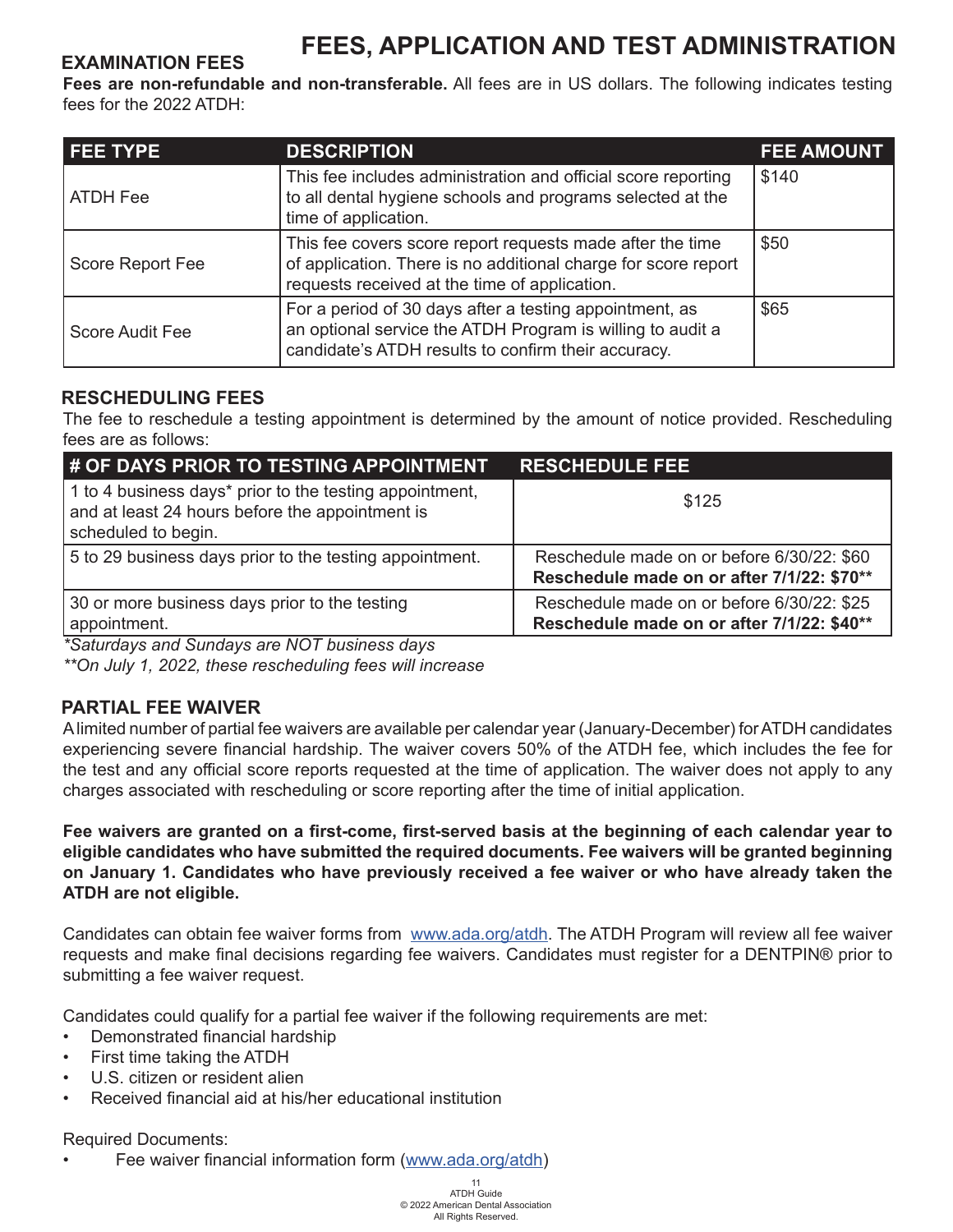#### **ADMINISTRATION WINDOWS**

The ATDH is administered in testing windows, with candidates permitted one administration per window. Upcoming ATDH administration windows are shown in the table that follows.

| <b>Testing Type</b> | First Day of Testing | Last Day of Testing | Candidates and dental hygiene programs<br>receive examination results no later than: |
|---------------------|----------------------|---------------------|--------------------------------------------------------------------------------------|
| Regular             | March 30, 2022       | May 31, 2022        | July 1, 2022                                                                         |
| Retakes Only*       | July 19, 2022        | Aug 16, 2022        | 4 wks after candidate attempts exam                                                  |
| Regular             | Sep 1, 2022          | Oct 31, 2022        | Dec 1, 2022                                                                          |
| Retakes Only*       | Dec 15, 2022         | Jan 18, 2023        | 4 wks after candidate attempts exam                                                  |

*\*The "retakes only" window is available only to candidates who have attempted the ATDH previously. First-time candidates must complete the ATDH in a "regular" testing window.*

#### **RETESTING POLICY**

Candidates are limited to one testing attempt per testing window. This policy cannot be appealed. Candidates are required to submit a new application and fee for each testing attempt. A testing attempt is defined as any test administration where the candidate has been seated at a computer at a test center and electronically agreed to the confidentiality statement to start the test.

Candidates who have had three or more ATDH attempts must apply to the ATDH Program for permission to test again. After a candidate's third attempt, the following applies:

- the candidate may retest only once per 12-month period
- any request to test must be submitted to DTS in writing
- such requests must include evidence demonstrating the candidate's intent to apply to a dental hygiene education program

#### **PARTIAL TESTING**

Partial testing is not permitted. Applicants are required to take all sections of the ATDH. The lowest possible scale score is reported for any assigned test not taken. Individuals unable to complete the ATDH must submit a new application and fee to retest.

#### **APPLY TO TEST**

Before applying to take this examination, candidates must first obtain a Dental Personal Identification Number (DENTPIN®). Candidates can register for a new DENTPIN or retrieve an existing DENTPIN at www.ada.org/DENTPIN.

The DENTPIN is a unique personal identifier for individuals involved with the U.S. dental education system and standardized testing programs, such as the Dental Admission Test (DAT), Advanced Dental Admission Test (ADAT), and ATDH — as well as application service programs such as the American Dental Education Association Postdoctoral Application Support Service (ADEA PASS), the ADEA's Associated American Dental Schools Application Service (AADSAS), the Texas Medical & Dental Schools Application Service (TMDSAS), the ADEA Centralized Application for Advanced Placement for International Dentists (ADEA CAAPID), and the ADEA Dental Hygiene Centralized Application Service (ADEA DHCAS). In each case, the DENTPIN is used to uniquely identify individuals, and for the confidential and secure reporting, transmission, and tracking of test scores and academic data.

Once a DENTPIN is obtained, candidates can submit an application through the examination program website. A new application must be submitted before each testing attempt. Application processing takes place Monday through Friday during normal business hours.

When applying to take the ATDH, candidates must select the testing window within which they would like to attempt the examination. The successful processing of a paid application enables candidates to attempt the examination once during the testing window they selected. If a testing appointment is not scheduled or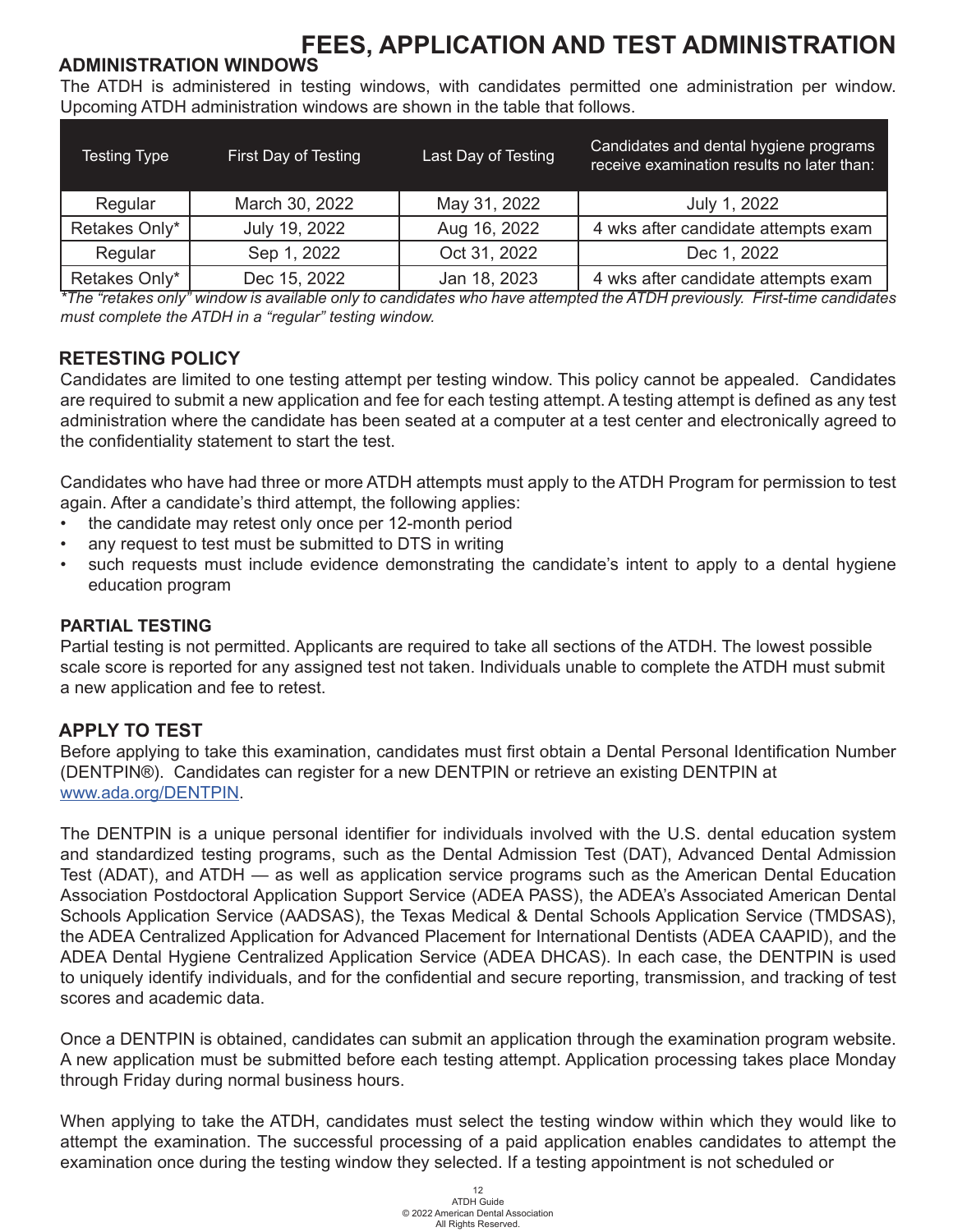#### **APPLY TO TEST (continued)**

completed during the testing window, a new application and fee must be submitted in order to take the examination. All information provided when registering for a DENTPIN or submitting the application must be accurate. Candidates must use their legal name. When including a middle name, candidates must use either the full middle name or a middle initial. If the name on a candidate's application fails to EXACTLY match the name appearing on IDs brought to the Administration Vendor test center, the candidate will NOT be permitted to test. As a result, the testing appointment and application fee will be forfeited and the candidate will be required to submit a new application and fee before taking the examination.

Changes and corrections to the application (name, birthdate, etc.) must be completed at least two weeks prior to a scheduled testing appointment. Candidates are responsible for identifying any corrections or omissions and must notify the testing program at dentpin@ada.org.

Updates made to contact information (address, email address, etc.) using the "Update Your DENTPIN" page at www.ada.org/DENTPIN will NOT automatically update existing test applications and score report requests.

During the application and testing process, candidates will be required to provide their name, DENTPIN, address, date of birth, and other requested information to allow proper identification by the testing program. This information must be accurate. If it is determined that false information was submitted to the testing program or the test center, scores will be voided and all schools will be notified. Candidates may be required to wait two years before retaking the examination or may be permanently banned from the testing program.

#### **ADMINISTRATION VENDOR TEST CENTER PROCEDURES**

The Administration Vendor will electronically capture the identity of each candidate biometrically (e.g., through fingerprint, palm vein print, photograph) before candidates can proceed with testing. Candidates must consent to these procedures before they are permitted to test. Electronic capture of biometric data allows for an easier and quicker return to testing after breaks. Biometric and other identification information will be retained by the Administration Vendor and will be utilized for identity verification at potential future test administrations (e.g., retesting).

Administration Vendor staff will visually inspect eyeglasses and hair accessories as part of check-in procedures. Staff may also use a detection wand to scan for electronic devices. Jewelry, except for wedding and engagement rings, is prohibited. Updates to security protocol at check-in may change with little to no advance warning. Candidates can view the current check-in procedures at the Administration Vendor's website.

Administration Vendor staff will observe candidates at all times during the testing appointment; this observation will include staff walking through the secure testing room, as well as video recording of the candidate's examination session. Administration Vendor staff are required to report behavior that might represent a violation of rules and regulations.

Administration Vendor staff are not authorized to answer questions from candidates regarding examination content, examination software, or scoring.

#### **ADMINISTRATION SCHEDULE**

The table below presents the ATDH administration schedule. Candidates must report to the testing center at least 30 minutes prior to their scheduled appointment. The total administration time is four hours and 50 minutes (290 minutes), including the tutorial, scheduled breaks, and survey.

The optional breaks are the only scheduled breaks; if a candidate opts to take a scheduled break, the testing session will resume automatically after 15 minutes have elapsed.

**Taking a break at any time other than a scheduled break is considered an "unscheduled break." During an unscheduled break, candidates may NOT access personal belongings or prohibited items, study, refer to notes or texts, use a telephone, eat or drink any food or beverages from a candidate's locker, or leave the test center. Locker access during unscheduled breaks is strictly prohibited.**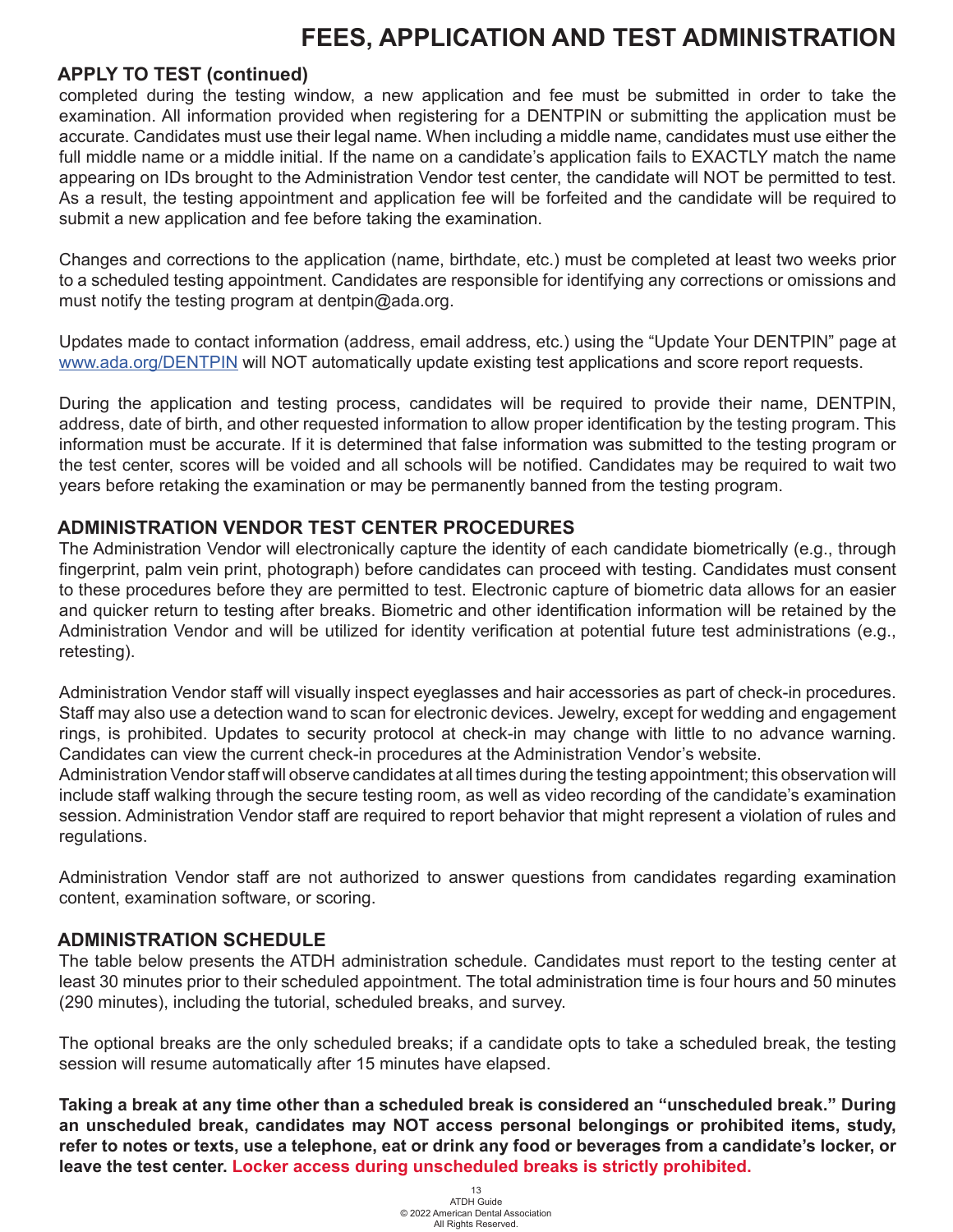#### **ADMINISTRATION SCHEDULE (continued)**

| <b>Section</b>                   | <b>Items</b> | <b>Minutes</b> |  |
|----------------------------------|--------------|----------------|--|
| <b>Introduction and Tutorial</b> |              | 15             |  |
| <b>Reading Comprehension</b>     | 40           | 50             |  |
| <b>Language Usage</b>            | 40           | 30             |  |
| Break (optional)                 |              | 15             |  |
| <b>Quantitative Reasoning</b>    | 40           | 45             |  |
| <b>Perceptual Ability</b>        | 60           | 45             |  |
| Break (optional)                 |              | 15             |  |
| <b>Biology</b>                   | 30           | 30             |  |
| <b>General Chemistry</b>         | 30           | 30             |  |
| <b>Post Examination Survey</b>   |              | 15             |  |
| <b>Total</b>                     | 240          | 290            |  |

#### **ATDH Administration Schedule**

#### **RESCHEDULE OR CANCEL A TESTING APPOINTMENT**

To reschedule or cancel a testing appointment, candidates must contact the Administration Vendor in advance of the testing appointment.Additional fees apply, and must be paid directly to theAdministration Vendor (see the Examination Fees section of this Guide). To reschedule an appointment, contact the Administration Vendor. The local test center cannot schedule, reschedule, or cancel your appointment. Appointments must be canceled or rescheduled by the business day prior to the test (at least 24 hours in advance of the scheduled appointment).

Candidates will receive a confirmation notification when rescheduling their testing appointment; please retain a copy of this confirmation.

#### **NO-SHOW POLICY**

Candidates who do not appear for a scheduled testing appointment and do not cancel or reschedule their appointment by the required time in advance of the test date will forfeit all testing fees, be required to submit a new application, and must pay the fee to schedule a new appointment.

#### **EMERGENCIES ON THE DAY OF A TESTING APPOINTMENT**

If an emergency occurs on the day of a testing appointment that prevents a candidate from sitting for their examination, a written request for relief must be submitted to DTS. This request should include applicable documentation and be sent to testingproblems@ada.org within five business days of the appointment.

Examples of emergencies and applicable documentation include, but are not limited to, the following:

- Sudden illness on the examination day. Provide a doctor's note or hospital records confirming that you were treated on the day of the examination.
- Death of a member of the family on the examination day. Provide a copy of an obituary, prayer card, funeral service program, or death certificate confirming that the relative passed away or services were held on the day of the examination.

Testing appointments affected by emergencies occurring prior to the day of the actual testing appointment should be handled through the Administration Vendor's rescheduling and cancellation process indicated previously.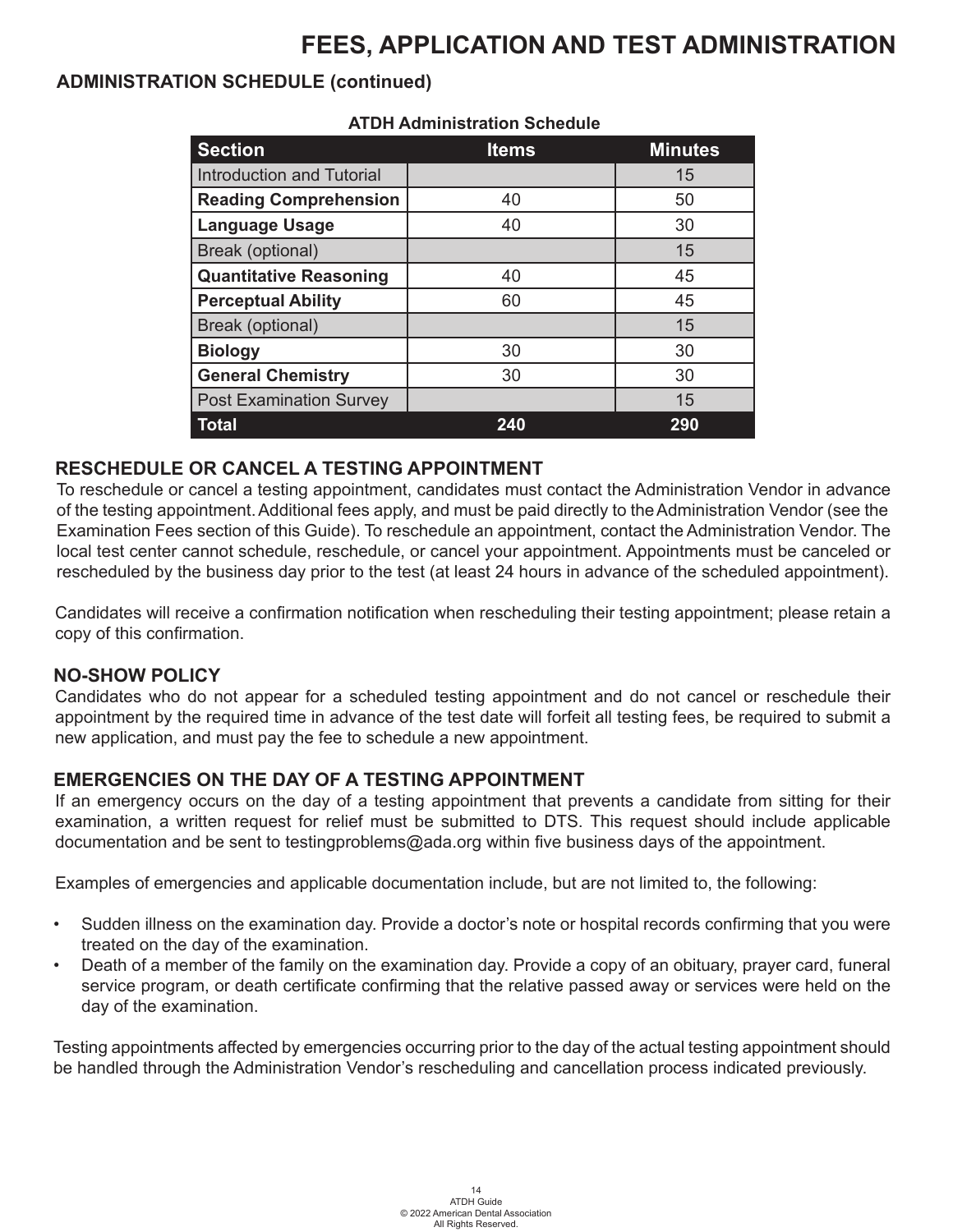#### **TESTING PROBLEMS ON THE DAY OF THE TESTING APPOINTMENT**

If a candidate encounters a problem during their examination, the administration should not be resumed until the issue has been documented and resolved by the test center administrator. If a candidate continues to have issues with their testing experience after having requested such assistance, they should again alert test center staff and request that staff resolve the issue. If the issue persists, the candidate should immediately discontinue testing. Candidates who continue to test despite the presence of continued, significant issues waive their right to appeal for a remedy on the basis of those encountered issues. Concerns not resolved at the time of testing must be submitted in writing within five business days of the testing appointment to testingproblems@ada.org.

Candidates **must** contact testingproblems@ada.org directly, and state the specific relief being requested. Upon receipt of directly communicated information, DTS will conduct an investigation and notify the candidate of the outcome. Candidates with documented, unresolved testing issues could be offered the opportunity to retest within 30 days, in which case results of the retest will replace the results of the initial test. Candidates who continue to test despite severe issues—and particularly those who continue to test, wait for their results to be released, and call DTS afterwards upon receipt of a poor score—are unlikely to obtain the remedy they seek.

Test center incident reports submitted on behalf of the candidate—and comments submitted by the candidate via post examination surveys—are considered indirect communication to DTS. These indirect communications may be considered by DTS as part of its general quality assurance procedures, but would not result in specific relief for the candidate.

Scores cannot be canceled or adjusted under any circumstances.

#### **TESTING ACCOMMODATIONS**

The Examination Program provides reasonable and appropriate testing accommodations in accordance with the Americans with Disabilities Act. These accommodations occur for individuals with documented disabilities or medical conditions who demonstrate a need for accommodation, request an accommodation prior to testing, and who are approved by the Examination Program to receive accommodations based on the information submitted.

Testing accommodations are offered to those with a qualified disability or a medical condition in order to offer equal access to testing. Candidates must request testing accommodations with each application, but for subsequent administrations—will not be required to submit additional documentation covering the same disability or condition.

Information concerning specific accommodations provided will not be shared outside of DTS, the test center, and the Examination Program, and will not be indicated on examination results.

In considering a request from a candidate with a disability, the Examination Program is guided by a focus on validity. Testing accommodations are provided so all candidates have the opportunity to demonstrate their knowledge and skills, as opposed to having the measurement of their knowledge and skills inappropriately reflect a disability.

The following information will be used to help determine whether candidates qualify for accommodations under the Americans with Disabilities Act or as a result of a current medical condition.

The Examination Program requires a complete evaluation of the candidate as well as a completed and signed Testing Accommodations Request Form. A health care professional appropriately qualified to evaluate the disability or medical condition must conduct the evaluation. For more information on accommodations and an explanation of how to request testing accommodations consult the Testing Accommodations Request area on the Examination Program website (see the section entitled "Apply to Test").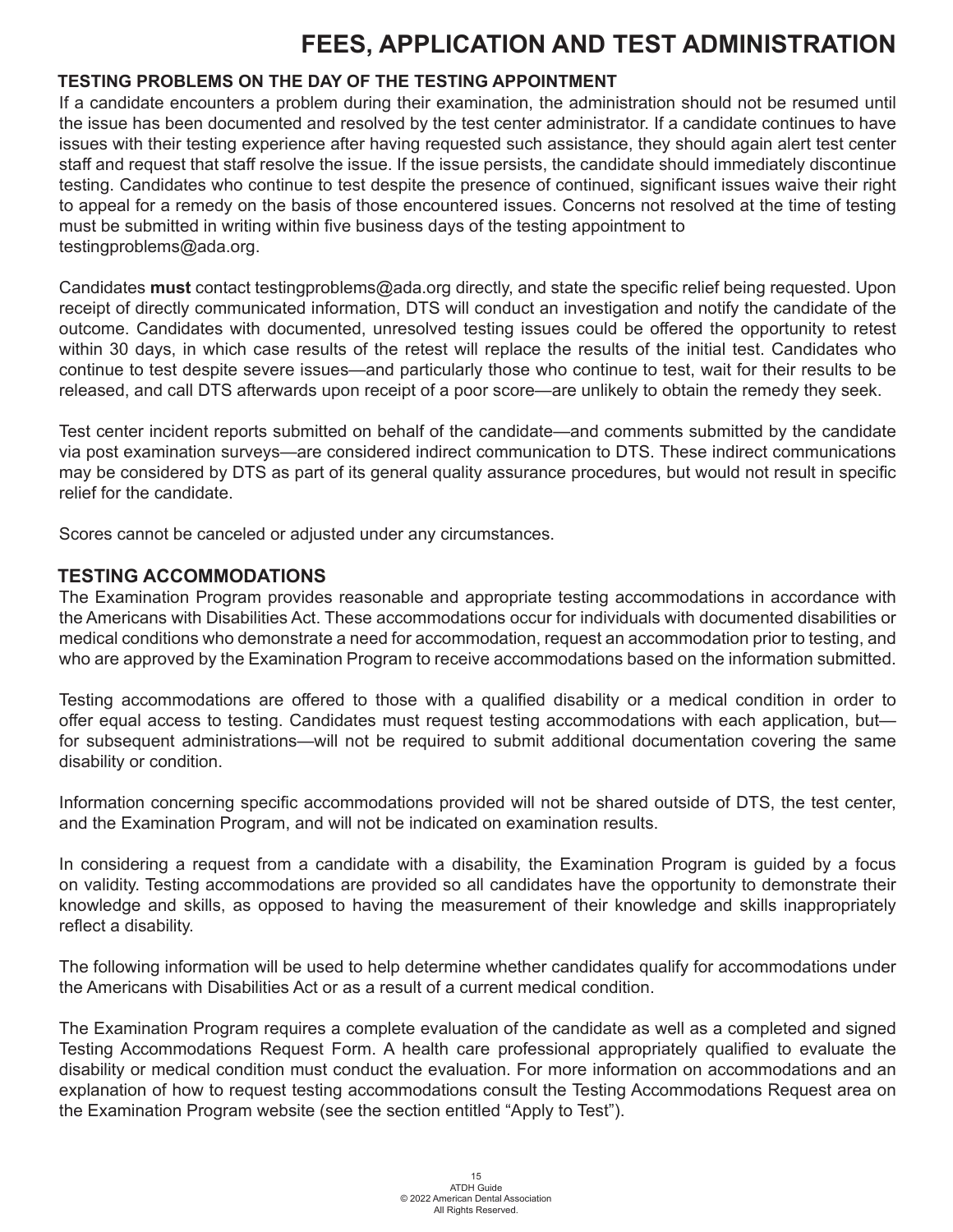#### **TESTING ACCOMMODATIONS (continued)**

If you have a documented disability recognized under the Americans with Disabilities Act and require testing accommodations, you must submit the following three documents prior to testing:

- 1. an application to test,
- 2. the Testing Accommodations Request Form, and
- 3. the supporting documentation

Procedures for submitting a request for testing accommodations are as follows:

- In the electronic application to take the Examination, select "Yes" when asked whether testing accommodations are requested.
- Submit the following documents to testingproblems@ada.org:
	- Testing Accommodation Request Form found on the Examination Program website, signed and dated, indicating the disability, and the request for accommodations. Accommodations should align with the identified functional limitation so that the adjustment to the testing procedure is appropriate.
	- Current evaluation report (from within the past five years) from the appropriate health care professional. The document must be on official letterhead and should include the professional's credentials, signature, address, and telephone number. The report must indicate the candidate's name, date of birth, and date of evaluation. The report should include:
		- information concerning the specific diagnostic procedures or tests administered. Diagnostic methods used should be appropriate to the disability and in alignment with current professional protocol.
		- the results of the diagnostic procedures and tests, and a comprehensive interpretation of the results.
		- the specific diagnosis of the disability, with an accompanying description of the candidate's limitations due to the disability.
		- a summary of the complete evaluation with recommendations for the specific accommodations and how they will reduce the impact of the identified functional limitation.
	- Documentation of any previous accommodations provided by educational institutions or other testing agencies. If no prior accommodations were provided, the licensed professional should include a detailed explanation as to why no accommodations were given in the past and why accommodations are needed now.

**Candidates can schedule a testing appointment ONLY after testing accommodation requests have been approved. Testing accommodations cannot be added to a previously scheduled testing appointment. If candidates schedule testing appointments before testing accommodations are approved, candidates will be required to cancel the appointment and pay a rescheduling fee. Candidates requesting accommodations must receive their eligibility email (with approved accommodations) before scheduling a testing appointment.**

#### **UNACCEPTABLE FORMS OF DOCUMENTATION**

Please do not submit the documents indicated below. They will not be accepted.

- Handwritten letters from health care professionals
- Handwritten patient records or notes from patient charts
- Diagnoses on prescription pads
- Self-evaluations
- Research articles
- Original documents (submit copies only)
- Previous correspondence to the Examination Program (DTS maintains copies of all correspondence)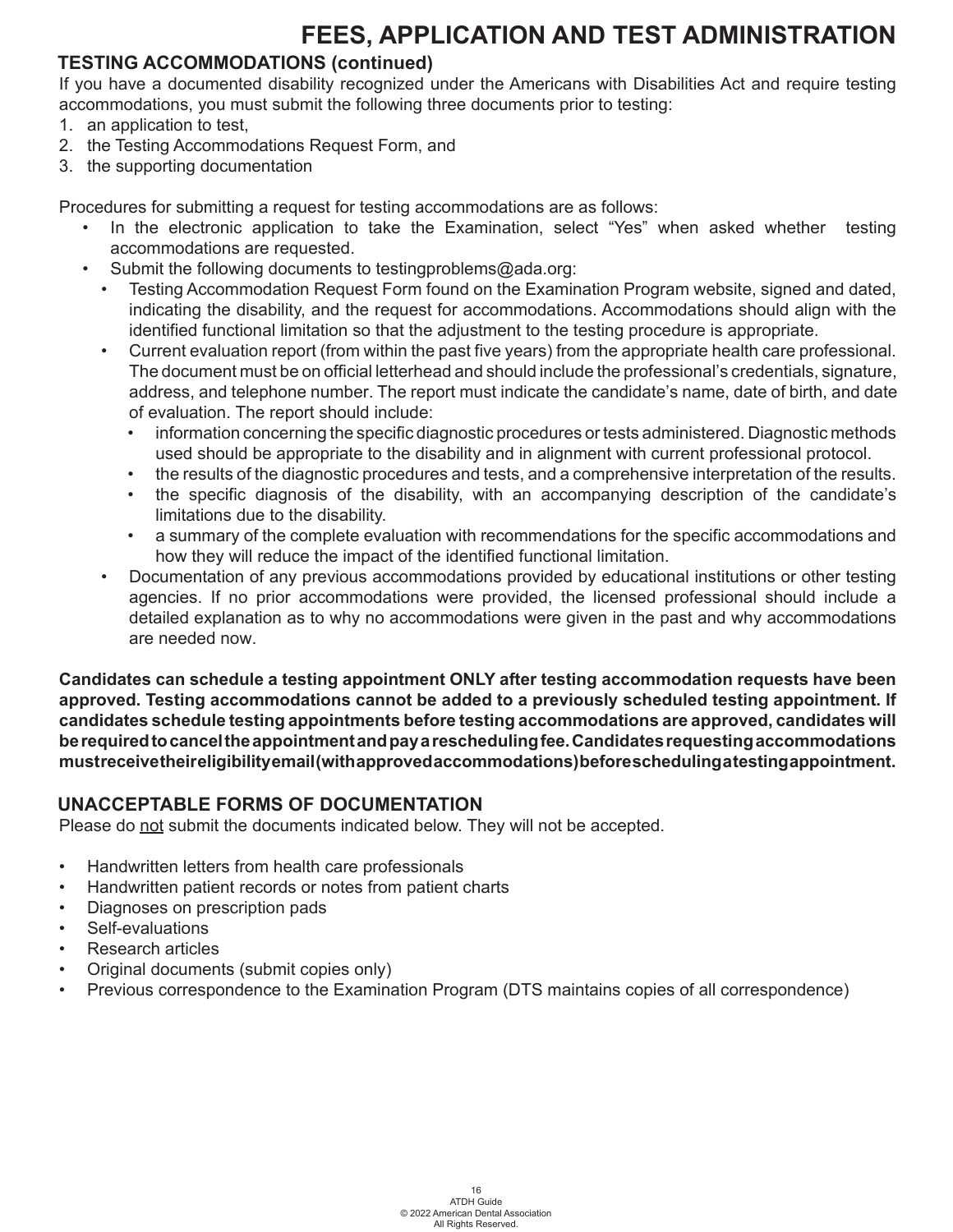#### **RULES OF CONDUCT**

Rules have been established that govern the administration of this examination to ensure results accurately reflect candidates' skills. Examination regulations and rules of conduct help preserve the integrity of the examination process and provide standardized examination administration conditions that yield valid and reliable results.

The Examination Program bears no responsibility for inaccurate information or inappropriate permissions received from test center administrators. It is your personal responsibility to understand and comply with the Examination Regulations indicated in this guide. If a candidate's conduct is determined to violate the terms set forth in this Guide, the Examination Program will act to strictly enforce its policies and procedures.

Accessing official examination content prior to testing, breaching the confidentiality of examination content, or any attempt to subvert the examination process represent violations of test regulations. Conduct occurring before, during, or after testing that violates the examination regulations and rules of conduct could result in invalidation of examination results and other penalties.

Candidates must be truthful in completing the application and must abide by all instructions regarding examination conduct. Failure to comply with the examination regulations and rules of conduct could result in a determination of the presence of an irregularity, and examination results could consequently be voided. If results are voided as a result of an irregularity, candidates could be prohibited from testing for a specified time period or, in egregious cases, from retesting at all. Additionally, candidates could face civil or criminal prosecution.

By applying for the examination, candidates agree to abide by the following Rules of Conduct:

- 1. The candidate certifies that they are registering for this examination for the purpose indicated in the Examination Purpose section of this Candidate Guide. The examination may not be taken on behalf of anyone else or for any reason other than for the purpose indicated. Candidates may not take the examination to practice or to obtain an advance review of the content.
- 2. Candidates are not allowed to complete an examination for any reason other than that indicated by the Examination Purpose. If available information suggests a previously eligible candidate might be completing an examination for other purposes, the Examination Program may revoke the candidate's eligibility, and the candidate could be required to re-establish eligibility to take the examination.
- 3. Candidates will not give, receive, or obtain any form of unauthorized assistance prior to the examination, during the examination (e.g., in the testing room or when on a break), or subsequent to the examination.
- 4. Candidates will maintain the confidentiality of examination content at all times. Candidates will not reproduce or attempt to reproduce examination materials through memorization, recording, copying, or other means. Candidates will not provide information concerning examination content that might affect the examination's ability to accurately assess candidates' skills, or that might provide unfair advantage to other candidates. For example, Candidates will neither make use of nor participate in the sharing or distribution of information regarding examination content or answers (via electronic means or otherwise).
- 5. Candidates will not bring any unauthorized materials, as listed in the Examination Misconduct section of this Guide, into the secure testing area. All unauthorized materials must be placed in an assigned locker and may not be accessed during testing.
- 6. Candidates will not remove information about the exam (written, printed, recorded, or other) from the test center.
- 7. Candidates will comply with Administration Vendor test center policies and procedures and will not create a disturbance in the test center.
- 8. Candidates will not tamper with the computer testing equipment and facilities.
- 9. Candidates will cooperate fully with any investigations involving testing irregularities and agree to have their examination analyzed to detect aberrancies.
- 10. This Examination is a secure examination protected by U.S. copyright laws. Any unauthorized disclosure of the examination's content could result in civil liability, criminal penalties, voiding of examination results, or other appropriate penalties.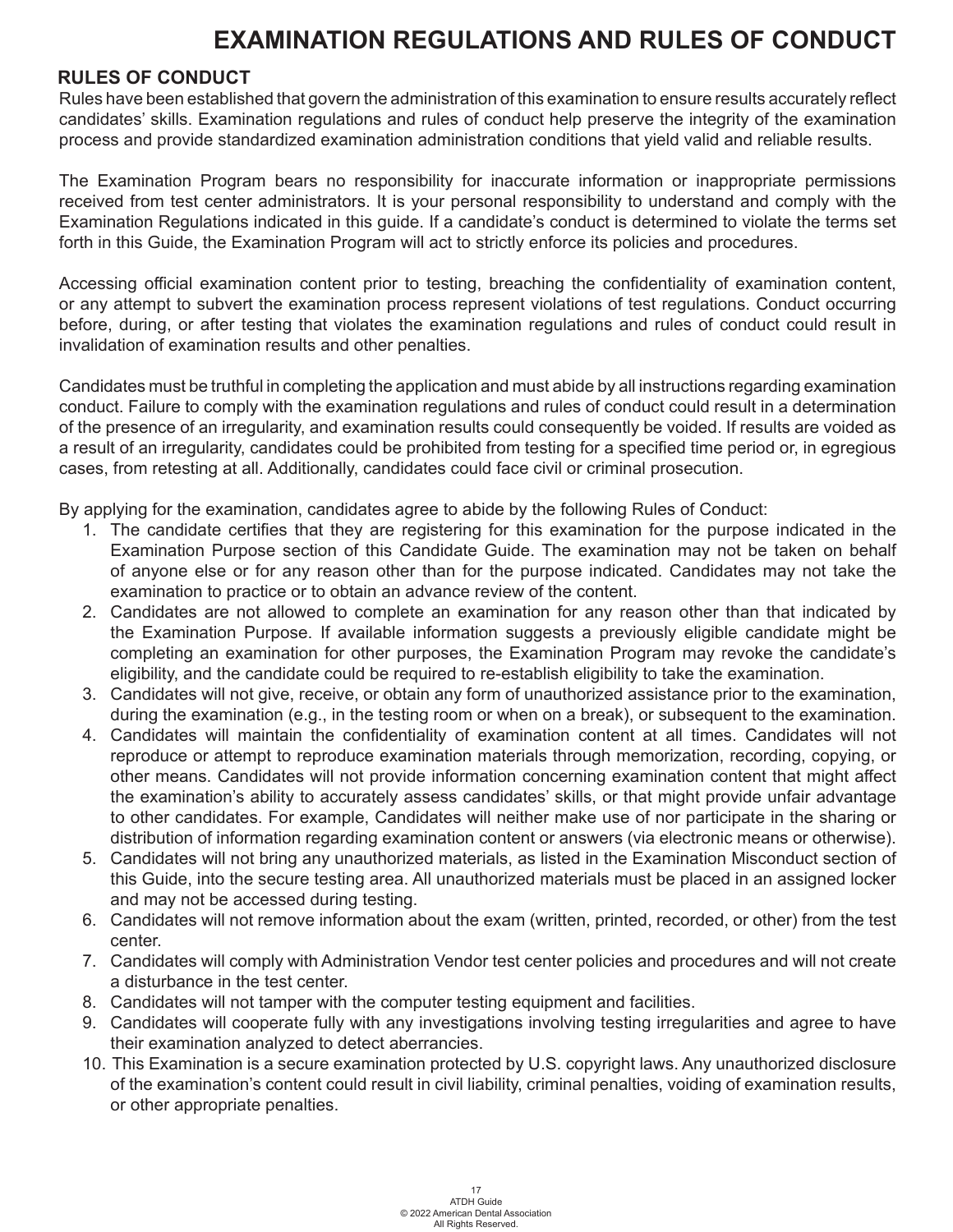#### **RULES OF CONDUCT (continued)**

Test content (in whole or in part) is prohibited from being disclosed before, during, or after the test to anyone, including but not limited to: family, friends, classmates, colleagues, or test preparation organizations. This applies to any content disclosed through discussions, emails, in writing, online (e.g., blogs, social media, websites), or otherwise.

Candidates who receive unreleased test items should immediately contact DTS at testsecurity@ada.org, and should NOT review the materials they have received. Candidates who have been found to be in possession of such information—or to have participated in the distribution of this information—may have examination results voided. Penalties might be imposed subsequent to discovery and investigation of the original incident, which could occur years after the incident itself.

Candidates are encouraged to report any activities where information about examination questions is disclosed, so that DTS can investigate and take any necessary action. Report such activity to DTS at testsecurity@ada.org.

#### **PRIVACY AND SECURITY**

The Examination Program will maintain the privacy and security of candidates' personal information using industry standard methods. DTS will collect and retain personal information to serve candidate needs, administer the examination, fulfill Examination Program responsibilities (e.g., to maintain the integrity of the test and detect and prevent unlawful activity), and fulfill legal requirements. Examination results shall be retained indefinitely, along with testing records and candidates' personal information.

Before the examination is administered, candidates will be required to provide a written release concerning the collection of their biometric information. Biometrics are collected by the Administration Vendorfor purposes of verifying identity and detecting and preventing unlawful activity; the data is stored securely by the Administration Vendor.

As applicable and in accordance with the purpose of the Examination Program, examination results will be released or reported to education programs or other entities uponwritten candidate authorization or designation by electronic meansthroughtheelectronicapplicationorscorereportrequestform.Examinationresultsmaybereleasedorreported in the absence of such authorization when policies indicate that such notification is appropriate (e.g., notifications concerning an irregularity). Examination results may be released to education programs to enable those programs to understand student outcomes. For research and policymaking purposes, examination results may be released with personally identifying information removed—to individuals or entities that the Examination Program deems legitimately interested. Information regarding privacy policies is made available to all candidates and the public.

#### **EXAMINATION MISCONDUCT**

The Examination Program strives to report results that accurately reflect the skills and performance of each candidate. The standards and procedures for administering each examination are intended to provide candidates with a reasonable opportunity to demonstrate their skills, and to facilitate accurate evaluation of those skills.

The Examination Program reserves the right to withhold, void, or invalidate any result when, in the Examination Program's judgment, it is reasonable to question the validity of the result. Reasons for withholding, voiding, or invalidating results, or for imposing other appropriate penalties, could include, but are not limited to, the following:

- Unusual answer patterns
- Atypical score increases from one examination attempt to another
- Discrepancy in, or falsification of, a candidate's identification
- Information indicating that a candidate has engaged in misconduct or a violation of the examination regulations, rules of conduct, or test center procedures
- Sharing of remembered exam questions or answers. This includes sharing through social media platforms, online discussion forums, or other means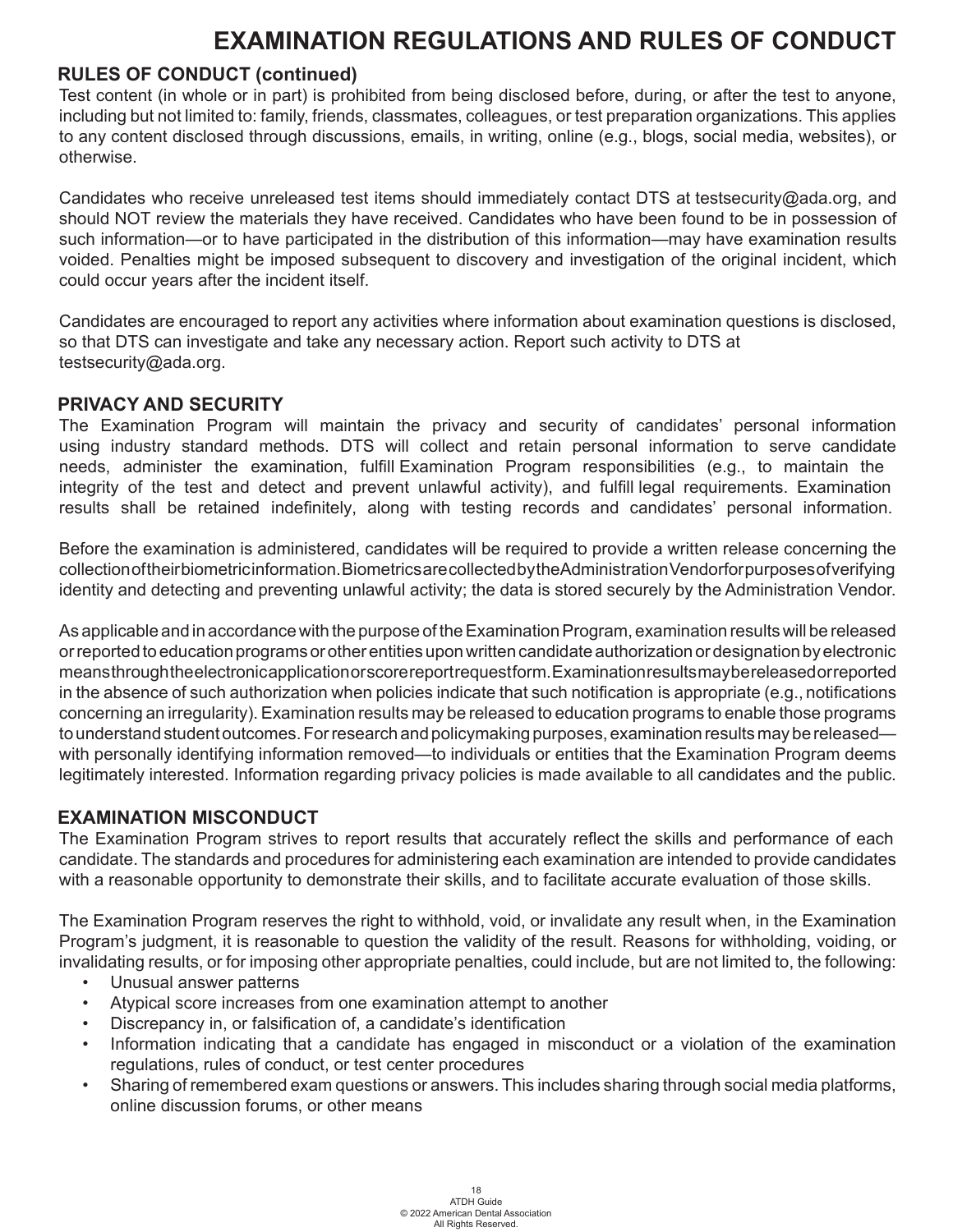#### **EXAMINATION MISCONDUCT (continued)**

- Taking an examination on behalf of another individual, or having another individual take an examination on your behalf
- Falsification of application information or supporting documents
- Falsification of a candidate's results or results report
- Inconsistent performance on different sections of the exam from one examination attempt to another
- Improper access to secure exam content
- Evidence is available concerning the presence of an examination administration irregularity
- Any other information indicating the results might not be valid.

When examination results are voided or invalidated, the candidate is notified in writing. This notice includes information about the decision and the procedure for appeal. Results will remain voided until an appeal process has been completed, or the time for appeal has expired.

When previously reported results are voided, the score report recipient will be notified in writing that the result has been voided.

If it is determined a candidate has engaged in irregular behavior, information regarding this determination becomes a part of the candidate's record. At its sole discretion, the Examination Program may elect to send a summary report documenting the incident to legitimately interested parties. This would include all parties to whom a candidate has instructed results be sent (both currently and in the future).

In situations where an irregularity has occurred, individuals who are involved or implicated with respect to the occurrence of the irregularity, or who are reasonably believed to have witnessed the irregularity, could be asked to provide information concerning the irregularity.

#### **The Examination Program reserves the right to pursue other remedies, including prosecution of anyone whose conduct unlawfully undermines the security of the examination or the integrity of the examination process.**

No personal items are permitted in the secure testing area. Any personal belongings brought to the test center must be stored in a designated locker; storage is limited. Personal belongings may be inspected. Notes or any materials accessed during the examination or on an unscheduled break could be confiscated. Accessing personal belongings or a locker during an unscheduled break violates the examination regulations. Test administrators are **not** authorized to provide permission to candidates to access personal belongings or lockers during an unscheduled break.

Items that are prohibited from the secure testing area include, but are not limited to, the following:

- Books, notes, study materials, scratch paper, tissues, and markers
- Personal earplugs not previously approved by the Administration Vendor. Headphones NOT provided to you by the Administration Vendor.
- Dental instruments, models, or materials
- Slide rules, paper, calculating devices, rulers, and other measuring devices (except those items approved in advance under testing accommodations)
- Electronic devices such as cell phones, recording devices, iPods, tablets, and headsets
- Tote bags, purses, wallets, backpacks, and briefcases
- Highlighters, pens, erasers, pencils, dictionaries, and translators
- Food, candy, gum, and beverages (except those items approved in advance under testing accommodations)
- Outerwear, such as coats, jackets, gloves, or head coverings (religious attire is allowed)
- Good luck charms, statues, religious or spiritual items, and similar objects
- Watches (digital, analog, or smart) or timing devices (a timer is provided on the computer screen during the examination)
- Magnifying devices
- Jewelry (except for wedding and engagement rings)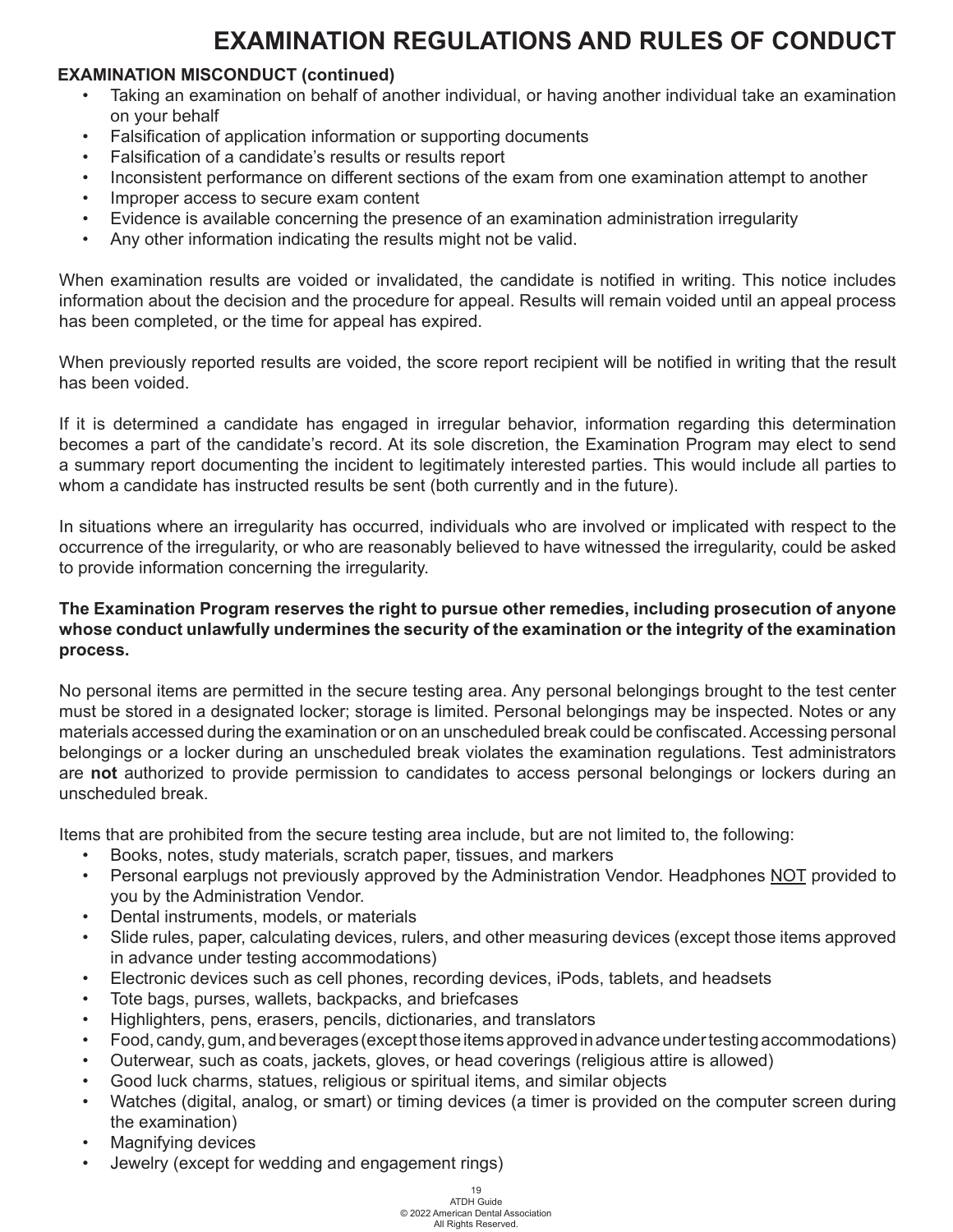#### **EXAMINATION MISCONDUCT (continued)**

The test center will provide two note boards (without graph lines) and two low-odor fine tip markers during the examination. Used note boards will be replaced by test center staff upon request. Scratch paper, pencils, and markers not furnished by the testing center are prohibited. You are not guaranteed to receive graph lines on your provided materials.

Candidates may not write on the note boards before the test begins or during scheduled breaks. The note boards should not be folded, bent, distorted, or modified in any manner. Markers cannot be used any surface other than the note boards. Candidates may not touch the monitor during the examination. All items provided must be returned to the test administrator before leaving the test center. Test center note boards will not be stored for multiple day examination use. Any notes taken will be surrendered at the end of each testing day and erased.

Candidates may not engage in conversation with others during testing or while on an unscheduled break. Discussing the examination is strictly prohibited.

Test center administrators will report the activity of candidates who take unscheduled breaks.

**During an unscheduled break, candidates may NOT access personal belongings or prohibited items, study or refer to notes or texts, use a telephone, eat or drink any food or beverages from lockers, or leave the test center. Test administrators are NOT authorized to provide permission to engage in these activities.**

Although the examination is administered under strict supervision and security, examination irregularities can sometimes occur. Examination results could be voided based upon a breach of examination security, invalid examination conditions, or candidate violations of the examination regulations, rules of conduct, or test center procedures. If irregularities are detected during the examination, or evidence of irregular behavior is disclosed when the examination is scored or afterward, those involved will have their examination results voided and face appropriate penalties.

**Failure to comply with examination regulations, rules of conduct, and test center procedures could result in a determination of the presence of an irregularity, and examination results could be withheld, canceled, considered invalid, or another appropriate penalty could be imposed. Candidates might also be directed to leave the test center before the examination is completed. If results are withheld or invalidated, or other penalties are proposed or imposed as the result of an irregularity, candidates could be prohibited from testing and other appropriate penalties could be imposed.**

The ADA provides technical support for the Examination Program and uses data security procedures to protect the integrity of personal and exam information. Security safeguards include administrative, technical, and physical safeguards over data and data processing systems. For information on policies relating to your use of the ADA website, please refer to the Privacy Notice and Terms of Use available at ADA.org.

#### **IRREGULARITIES AND APPEALS**

An irregularity is defined as a situation in which there could be a question about the validity of examination results in accurately reflecting the ability and skills of a candidate.

For example, such questions could be raised when:

- there is communication between candidates during the testing session.
- unauthorized assistance occurs.
- candidates have inappropriate access to examination content (e.g. remembered questions or answers are shared by email, online posting, or other means).
- conduct prohibited by the examination regulations, rules of conduct, or test center procedures occurs or examination administration disruptions are present, including natural disasters and other emergencies.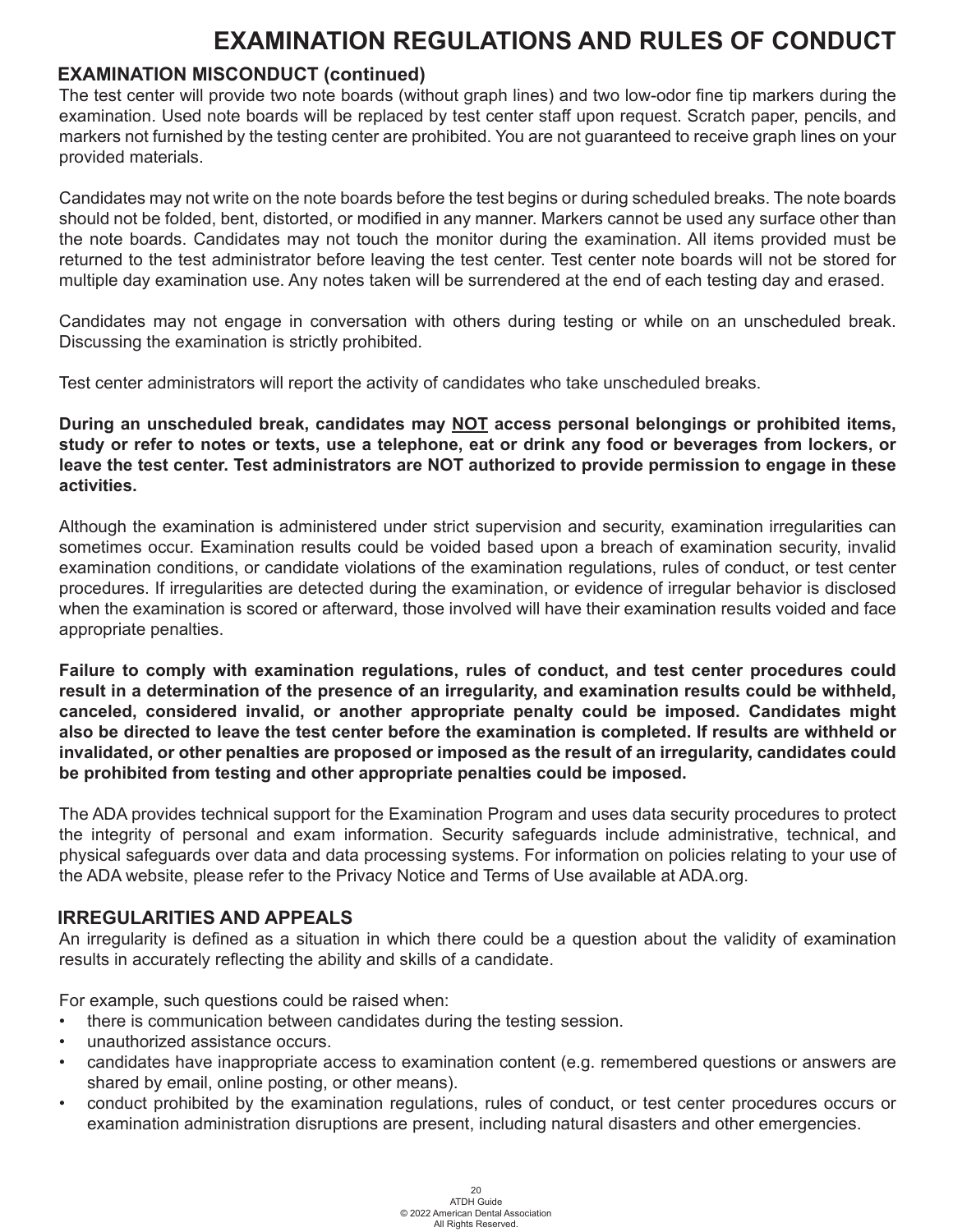#### **IRREGULARITIES AND APPEALS (continued)**

When an irregularity is identified, results for the candidate(s) involved will be voided pending resolution of the corresponding appeal(s). If an appeal is denied or no appeal is filed, the results of the candidate(s) involved could remain voided and/or other appropriate remedies imposed.

Candidates whose results are subject to being voided are notified by written correspondence and provided with a copy of the Limited Right of Appeal for Examination Candidates. Appeals must be submitted in writing within 30 days of notification of the irregularity. **Appeals must clearly state the specific relief being requested and include corresponding arguments, evidence, and documentation in support of the request.** 

The candidate will be notified of the appeal decision within 60 days after receipt of the appeal.

When considering an appeal, the Examination Program strives to ensure that examination results accurately reflect candidates' skills, and that the appealing candidate has an opportunity equal to, but not greater than, the opportunity provided to other candidates.

Results will be voided when there is a reasonable and good faith basis to do so. If it is determined that voiding results is not warranted under the circumstances, the results will be released.

Candidates should be aware that irregularities - other than natural disasters and emergencies beyond the control of the candidate - are considered to be a serious breach of the examination process.

The Examination Program strives to handle irregularities and their investigation in a confidential, professional, fair, and objective manner.

Candidates should be aware that reports of irregularities may have consequences beyond the voiding of results or the imposition of other appropriate penalties.

- Information regarding the irregularities may be brought to the attention of school authorities, regulatory agencies, or other entities, by other sources.
- Additional information concerning a candidate may surface within the context of an investigation into an irregularity.

Candidates are encouraged to report suspicious activity or observations of violations of the examination regulations to DTS at testsecurity@ada.org.